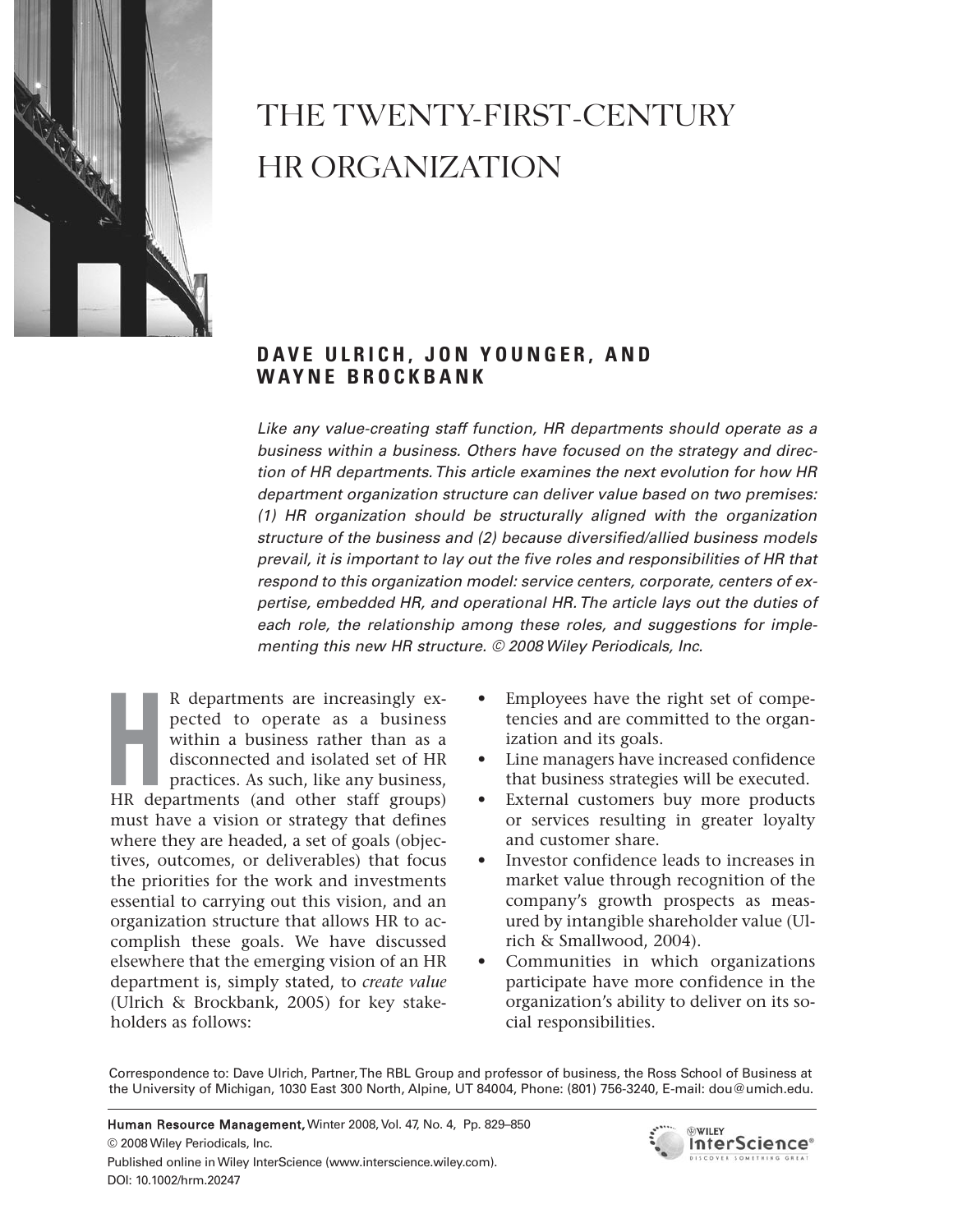The goals and outcomes of the HR department have also been well documented. The value of HR's contributions has traditionally been measured by the quantity or cost of activities (e.g., how many people were hired in a given time period), the percentage of employees who annually received 40 hours of training, or the financial cost of delivering employee benefits. Instead of focusing on the relatively easy-to-measure activities of staffing, training, or other functional operations, HR departments are better assessed by the outcomes created that support the com-

Instead of focusing on the relatively easy-to-measure activities of staffing, training, or other functional operations, HR departments are better assessed by the outcomes they create in support of the company's objectives.

pany's objectives. These outcomes generally may be defined as the capabilities an organization requires for its strategy to succeed on a sustained basis (Ulrich & Smallwood, 2004). For example, organizations may require competitive superiority in speed to market (a consumer products firm bringing new products to market); collaboration (a firm growing through mergers and acquisitions); culture change (a firm trying to shift its firm brand to be more connected with new customer expectations); efficiency (a firm competing on price); service (a firm working to deepen relationships with key customers or grow position in a new customer segment); innovation (a firm competing based on the creation of new products and services); accountability (a firm dedicated to meeting deadlines); or leadership brand (a firm focused on building

confidence in the quality of its leaders and leadership as a competitive tool). These and other capabilities represent what the organization is known for, and this identity may be enhanced because the HR practices are aligned with the desired capability. For example, alignment enables an organization's efforts in recruitment, development, communication, compensation, and work design to be more effectively integrated around the capabilities they are trying to deliver. Tracking and measuring an organization's capabilities

shift the focus of HR from activities to outcomes. Capabilities become the HR deliverables that show up in employee value propositions, investor intangibles, and firm brand.

With an HR vision of *value* and outcomes of *capabilities,* an HR department can now turn its attention to how it can and should be organized to deliver on this vision and reach these outcomes (Christensen, 2005). This article proposes alternatives for how to organize an HR department so that the vision of value and the outcomes of capabilities occur. To create an HR organization, we suggest two basic premises. First, it should be organized to mimic the business organization in which HR operates. Second, since the prevailing business organization for larger, multibusiness, and multigeographic companies is what we term "Allied/Diversified," an HR department operating within this format should reflect this business organization structure by adapting five roles and responsibilities. We conclude with implications for how to manage the transition to implement this next evolution in HR organization.

#### **Premise 1 of the HR Organization: The HR Structure Should Reflect the Business Organization**

As a business within a business, the HR organization should be structured to reflect the structure of the larger business. Business organizations align with the strategies of the business they support, and HR should follow suit.<sup>1</sup> Companies typically organize along a grid of centralization-decentralization, which leads to three basic ways in which a company operates (see Figure 1): holding company, allied/diversified organization, or single/functional business (Lawler & Galbraith, 1995).

#### Single/Functional Business

When the company is a single business, it competes by gaining leverage and focus. HR's role in the single/functional business is to support that business focus in its people practices. Generally, start-ups and small companies have little or no HR staff. Until a company has 50 to 75 employees, it hardly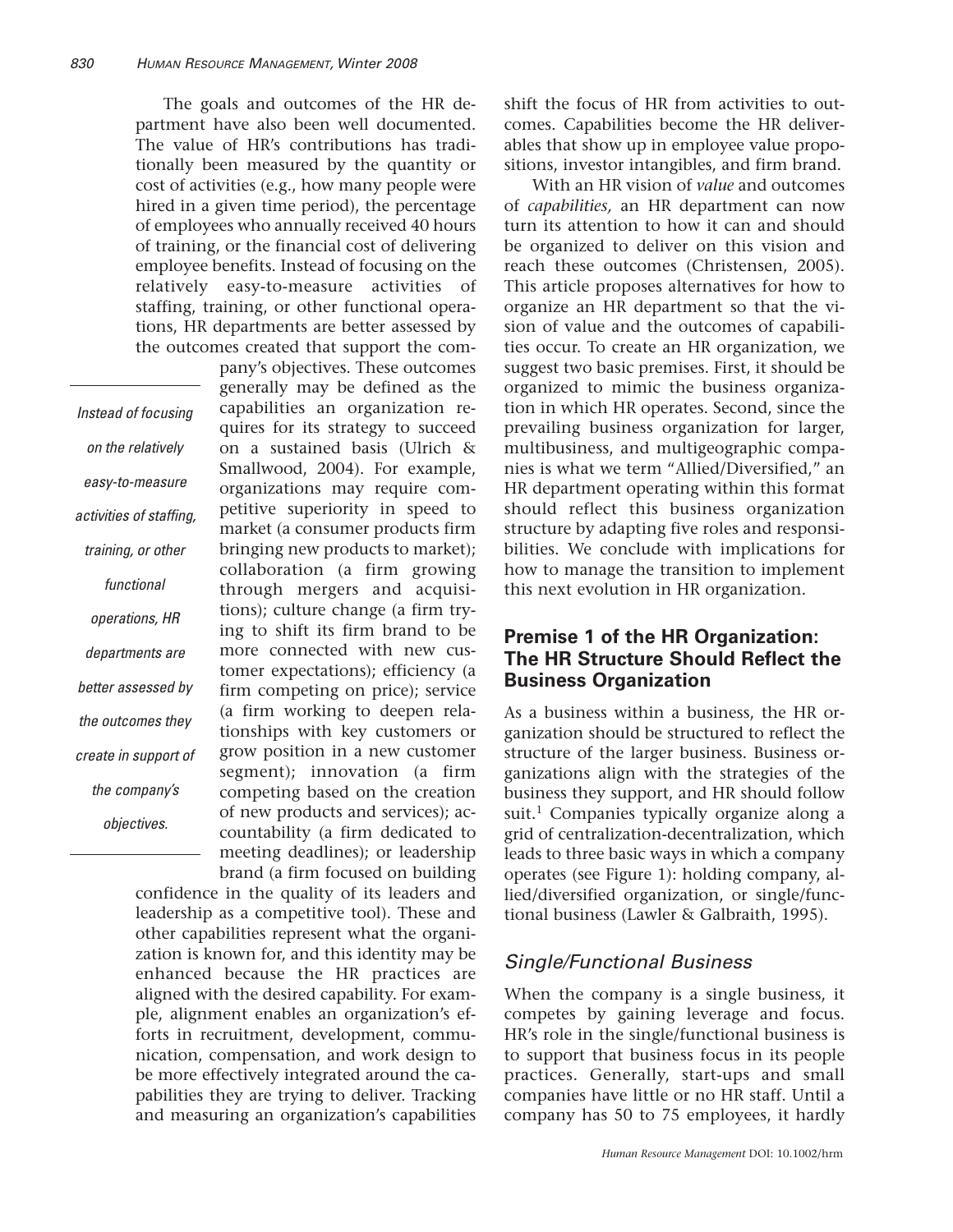

**FIGURE 1.** Alignment of Business Organization and HR Organization

needs a full-time HR professional; a line manager can usually handle required basic HR activities. As the business grows, so does the HR workload. The business eventually hires someone to oversee HR; set basic policies and practices for hiring, training, and paying employees; and perhaps also run the office and administrative side of the business. This HR generalist will normally be part of the management team and will be consulted on organization needs and changes.

As companies grow, HR departments and staffs grow as well. But as long as the organization remains primarily a single line of business, HR expertise most logically resides at corporate, establishing companywide policies, with HR generalists implementing these policies in the plants or divisions since there is no meaningful differentiation between the business and the corporation.

Herman Miller, for example, was founded in 1923 as a home furniture manu-

*Human Resource Management* DOI: 10.1002/hrm

facturer and branched out into office furniture and ergonomics to become the world's second-largest company in the field (Herman Miller, 2007). It now employs more than 6,000 people worldwide who work in functional departments. Its HR department has corporate specialists in recruitment, development, and compensation who design policies and practices that apply throughout the company. While leadership in defining HR policies comes from corporate specialists, the responsibility for employee engagement rests with line managers, and local HR generalists tailor corporate policies to plant conditions and participate in employee-related decisions.

Herman Miller is by no means the largest company to use this format. McDonald's has more than 13,000 outlets in the United States alone and employs more than half a million people. Most of its employees receive similar treatment because they are in rela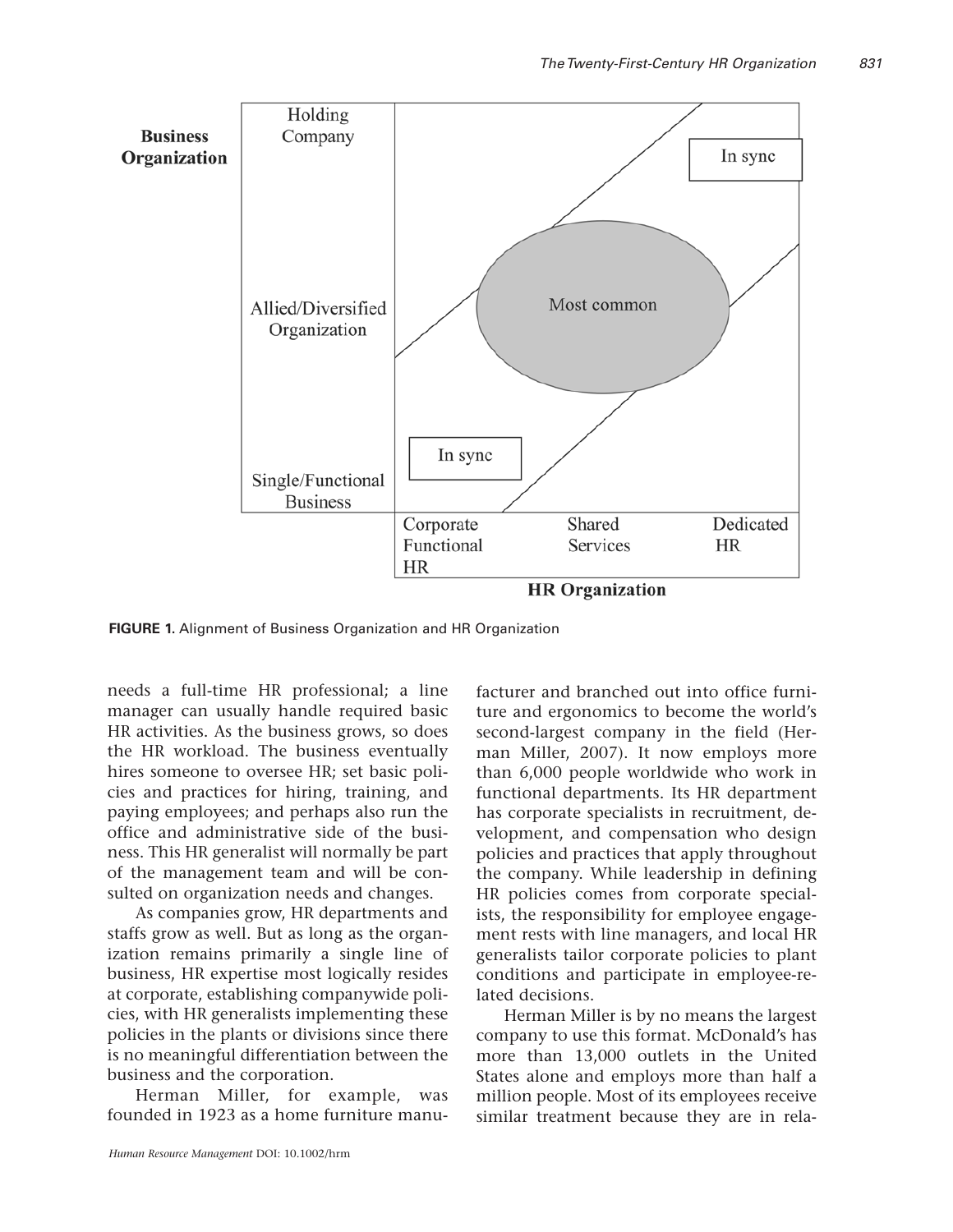tively similar operations. The standardization and integration of services ensure efficiency, low cost, and consistency across the company, while the corporate HR specialists create policies that will work across the Mc-Donald's enterprise to deliver the company's overall strategic agenda.

In a single/functional business organization, a strong HR functional organization usually makes the most sense. This means identifying staff specialists who can design HR practices that match the needs of the business and deliver them to all corners of

In a single/ functional business organization, a strong HR functional organization usually makes the most sense.

the company. Employees who move from site to site want to find familiar terms and work conditions. Managers want to know what is expected of them regardless of where they work. HR professionals in local plants or operations need a solid line to their HR hierarchy while supporting the business leaders in these local plants or operation.

HR departments in single/ functional business companies are susceptible to the following common mistakes:

- *Hyperflexibility.* Many HR professionals want their work to be flexible, with unique HR systems and practices for their unit rather than standardized, even though flexibility can do more harm than good when the basic business is similar across the organization. Flexibility in HR should match diversity of business operations.
- *Separating corporate and operating-unit HR.* As single businesses expand, the increasing workforce seems to generate a need for operating-unit HR specialists. Both corporate and operating units add HR staff, creating a financial and administrative burden and leading to unnecessary proliferation and redundancy of HR practices.
- *Isolation.* Corporate staff specialists who distance themselves from business realities respond slowly to business changes. Barricaded in corporate offices, they are at risk of designing HR

practices that worked in the past but not for the future.

• *Disintegration.* Functional HR specialists often settle into silos that separate them from one another. When recommendations for new HR policies and/or procedures come from separate specialties, it may become difficult to weave the resulting practices into a unified whole. Too many companies hire based on one set of criteria, train based on a different set, and evaluate performance on yet a third. Then, their leaders wonder why employees lack a common set of goals and objectives.

The HR functional organization suits a single business strategy. It should not be abandoned in favor of the more popular shared service organization unless the structure and strategy of the business mandate the choice. We see only about 10% of large organizations following this functional organization alignment.

# Holding Company

A company composed of multiple, unrelated, independently managed businesses is best described as a *holding company.* Pure holding companies are rare (probably about 10% of overall businesses), although we see some resurgence of holding company structure associated with the rise of large and well-capitalized private equity and investment firms such as Berkshire Hathaway and Blackstone. For example, Berkshire Hathaway owns or controls Dairy Queen, NetJets, GEICO Insurance, and Fruit of the Loom. Blackstone has such varied companies as Celanese, Houghton Mifflin, Southern Cross/NHP, SunGard Systems, TRW Automotive, and Vanguard Health Systems.

In a holding company, there is often little or no HR at a corporate level and little impetus to implement HR. Each business is expected to create and manage its own autonomous HR practices based on the specific needs of the business. Therefore, HR is embedded within the businesses. GEICO, Dairy Queen, and NetJets have HR departments, but Berkshire Hathaway has no cor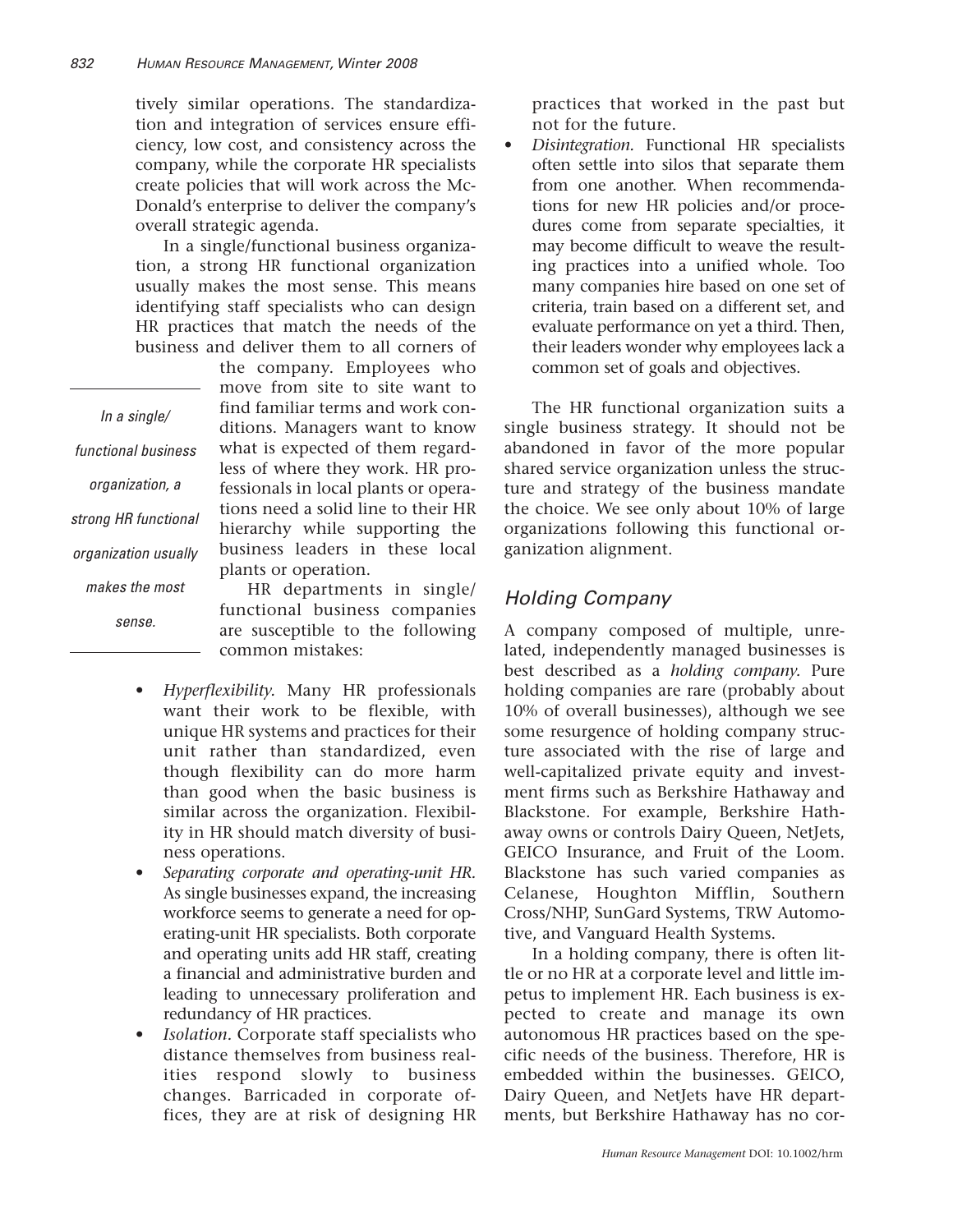porate HR. Realistically, as long as the corporation is managed as a group of independent businesses tied together only by a common treasury function (how investment funding is raised) and perhaps investor relations (if the company is publicly traded), HR requirements and the benefits of interaction among subsidiary HR groups are minimal. Even in those cases where there is a corporate HR function, it is likely to be small and focused primarily on executive talent recruiting and managing executive compensation.

While each independent organization may work well, the corporate value is by definition no more (and often less) than the sum of the independent parts. If organizing HR for a holding company, the requirement is to embed dedicated HR departments within business units and ensure they are appropriately focused and well led. Here are some of the common mistakes to avoid:

- *Corporate interference.* A true holding company should have limited corporate involvement in the HR work done at the business-unit level. Corporate should set general directions and philosophy, but HR policies, practices, and priorities belong to the business units.
- *Lack of sharing.* Diverse business units find it easy to slide from autonomy into isolation. In the absence of a business imperative for coordination, HR leaders and professionals need to make extra efforts to stay in touch with one another, sharing lessons through learning communities, technology, or other forums. Without a corporate HR function to host and sponsor such meetings, HR departments within independent businesses need to take extra efforts to avoid the "out of sight, out of mind" trap.
- *Repatenting the wheel.* Even when business-unit HR departments are in touch with one another, they often prefer to develop programs on their own. In the holding company context, the "not invented here" syndrome is especially alive and well, and many professionals are reluctant to utilize programs they did not create. Business HR units in holding

companies should consider some form of regular communication that facilitates coordination in areas when unique business solutions are not needed.

• *Linearity.* We strongly advocate HR focusing on the needs of the business. A danger for HR professionals in holding companies is that they may become overly focused on the short-term needs of the business and may overlook long-term business implications of HR's involvement and potential

for contribution. HR must not only focus on those issues central to market share growth and short-term profitability, but must also ensure that the business is operating within a long-term vision and strategy and is complying with regulatory mandates such as affirmative action, disability issues, Sarbanes-Oxley, and labor law.

While relatively few true holding companies exist, the closer a firm comes to that model, the more its HR work needs to be located in dedicated business-unit operations.

#### Allied/Diversified Businesses

The choice between functional and dedicated HR is often put as an either/or question: HR exists

either at corporate or business-unit levels; is centralized or decentralized; efficient or effective; standardized or flexible. Business units have similar or dissimilar HR practices: the flow of decision making and operational influence is top-down or bottom-up, and so forth. In the kind of reorganization that only looks like progress in aligning the structure with business requirements, companies often shift from one extreme structural configuration to another, not realizing that the key requirement is not the appearance of structural improvement per se but, rather, organizing to reflect the requirements of the business organization.

In a holding company, there is often little or no HR at a corporate level and little impetus to implement HR. Each business is expected to create and manage its own autonomous HR practices based on the specific needs of the business.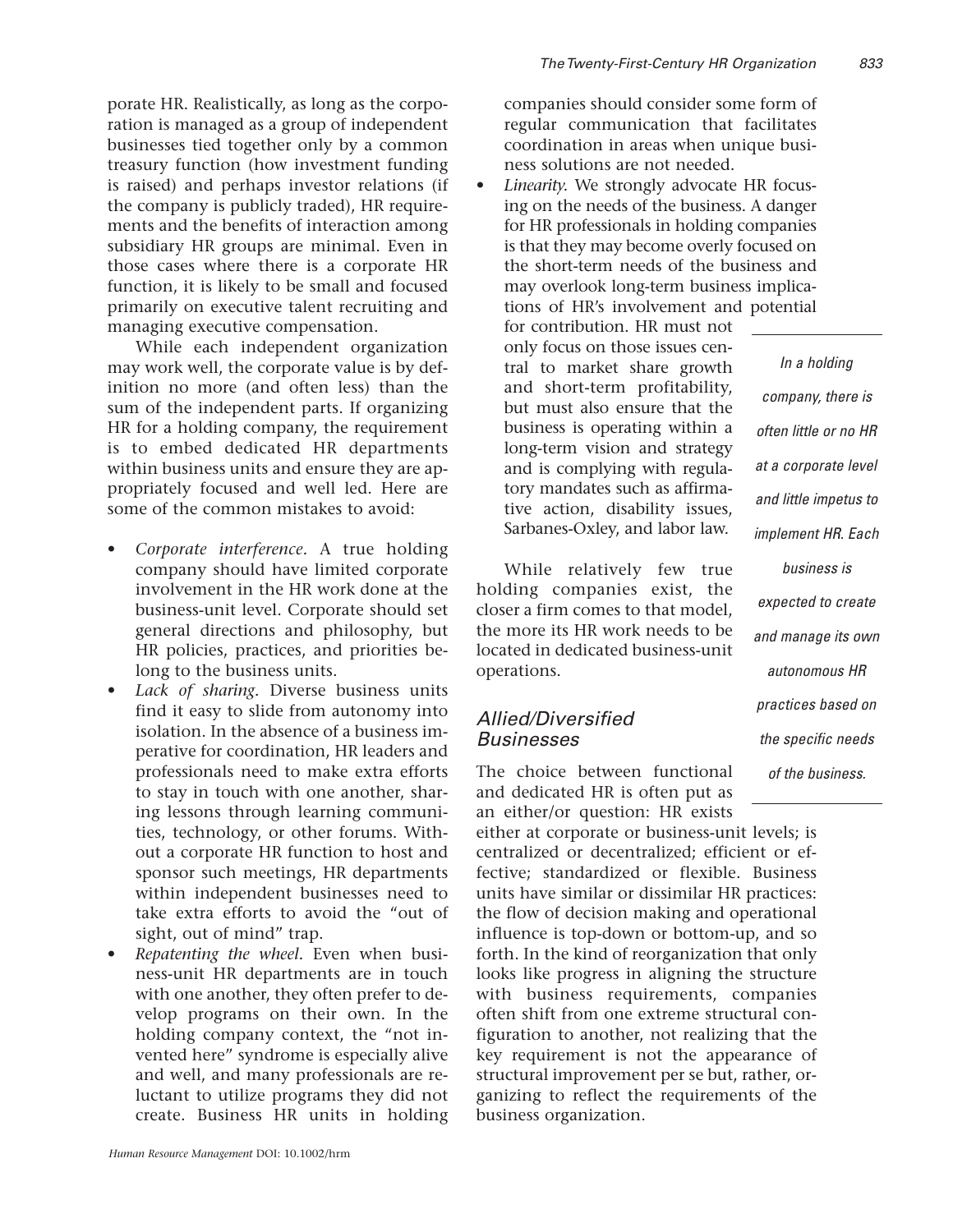Most large companies are not pure and single businesses and do not operate as holding companies. They lie somewhere in between, either in related or unrelated spectra of diversification. They create operating units or business units to compete in different markets yet try to find and exploit the synergies among them. The best of these organizations align their portfolio of businesses around a core set of strategic capabilities that are leveraged across operations. General Electric is an exemplar of the diversified/allied model. For these business organizations, a relatively new way to organize HR resources has emerged called shared services (Bergeron, 2003; Ulrich, 1995). From a distance, shared services looks a lot like centralization, but it is not. Table I points out some of the ways functional HR, shared services, and dedicated HR differ from one another.

Shared services became popular among most staff groups, not just HR, beginning in the late 1990s as a response to general cost pressures. Staff leaders could not simply choose the cheapest and most efficient approach—centralize and standardize all processes—because centralized staff work cannot keep up with the differentiated needs of units within a diversified/allied business. For example, the different businesses within IBM gain leverage from a common approach to talent and performance management, but

| TABLE<br><b>Functional HR, Shared Services, and Dedicated HR</b> |                                                               |                                                                                                |                                                                                      |
|------------------------------------------------------------------|---------------------------------------------------------------|------------------------------------------------------------------------------------------------|--------------------------------------------------------------------------------------|
| <b>Dimension</b>                                                 | <b>Functional</b>                                             | <b>Shared Services</b>                                                                         | <b>Dedicated</b>                                                                     |
| <b>Business</b><br>organization                                  | • Single business                                             | • Related or unrelated<br>diversification                                                      | • Holding company                                                                    |
| Design of HR<br>policies                                         | • Performed by corporate<br>functional specialists            | • Alternatives created by<br>specialists in centers of<br>expertise                            | • Designed and delivered by<br>functional specialists within a<br>business           |
| Implementation<br>of HR practices                                | • Governed by corporate<br>specialists                        | • Governed by local HR<br>professionals who select<br>options from center of<br>expertise menu | • Governed by local HR<br>specialists embedded in the<br>business                    |
| Accountability                                                   | • Corporate HR                                                | • Split between operations<br>and HR                                                           | • Local business leader                                                              |
| Services<br>orientation                                          | • Standardized services<br>across the corporation             | • Tailored to business needs<br>with consistency through<br>learning and sharing               | • Unique services for each<br>business                                               |
| Flexibility                                                      | • Mandates use of internal<br>resources                       | • Has flexibility as governed<br>by the centers of expertise                                   | • Each business creates what is<br>required                                          |
| Chargebacks                                                      | • Business units pay an<br>allocation of HR costs             | • Business units pay for use<br>of service                                                     | • Business units fund their own<br>HR costs                                          |
| Location                                                         | • Strong corporate<br>presence with HR<br>generalists on site | • Wherever it makes sense                                                                      | • Small (or no) corporate HR<br>office, with HR staff at the<br>local business level |
| Skill<br>requirements<br>for HR                                  | • Technically expert in<br>functional design<br>and delivery  | • Design expertise but also<br>consulting and support                                          | • Business expertise and<br>technical specialty in business                          |
| Wealth creation<br>criteria                                      | • Corporate shareholder<br>value                              | • HR value creation for line<br>managers, employees,<br>customers, and investors               | • Business-unit growth<br>and profitability                                          |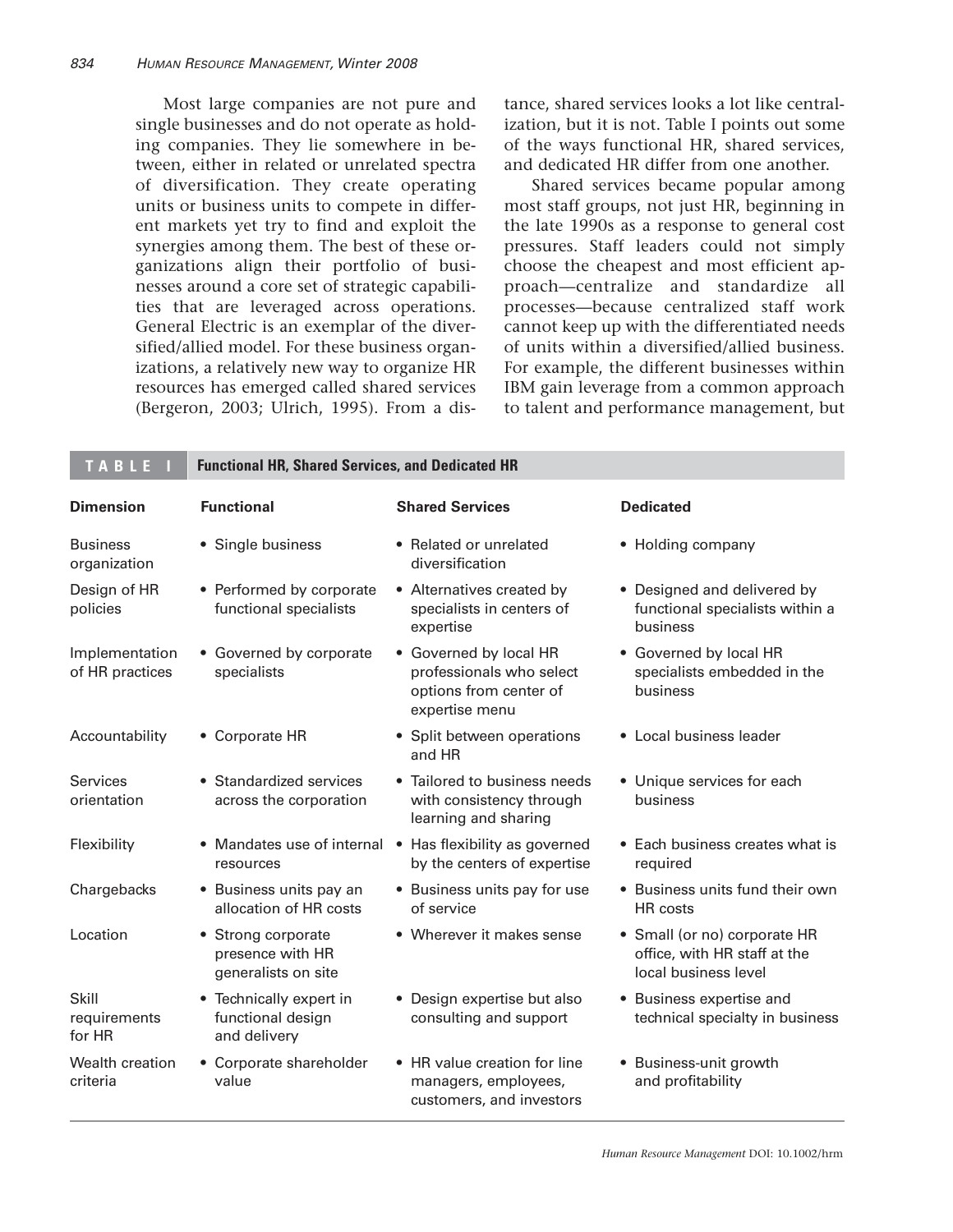they require different HR solutions in areas such as compensation where competitive pressures are distinct and different across sectors. Hence, in a number of areas, business consulting—a major and growing commercial focus of IBM—has very different needs from the company's hardware and software divisions, its IT services business, or its R&D operations. In a world where corporate growth and industry consolidation lead to the increased presence of diversified/allied organization structures, shared services has become a useful means by which organizations balance the efficiencies of centralization with the flexibility required for competing in different markets and/or geographies.

#### **Premise 2 of the HR Organization: To Respond to Prevailing Diversified/Allied Business Models, HR Work Can Be Divided Into Five Roles and Responsibilities**

The HR organization is positioned to create value and deliver strategically relevant organization capabilities when it reflects the structure of the business. This leads to ques-

tions about how to specifically organize an HR department to fulfill these needs. Figure 2 shows an overview of the HR organization that facilitates the achievement of these two fundamental ends: value creation and capability enhancement. As the figure illustrates, the evolving HR organization has five distinct and, at times, overlapping roles and responsibilities. These are discussed in the sections that follow.

#### **HR Role and Responsibility 1: Service Centers**

Service centers emerged in the late 1990s as HR leaders (and other functional organizations such as purchasing) realized that many administrative tasks are more efficiently performed in a centralized, standardized way (Reilly, 2000; Ulrich, 1995). The maturation of information technology has also contributed to the growth of service centers and the ability to locate them in lower-cost geographies (e.g., India, Eastern Europe). There is no real limit to centralization. As one HR executive said, "If we move the HR work 400 yards, we might as well move it 3,000 miles." It works



**FIGURE 2.** Overview of the HR Organization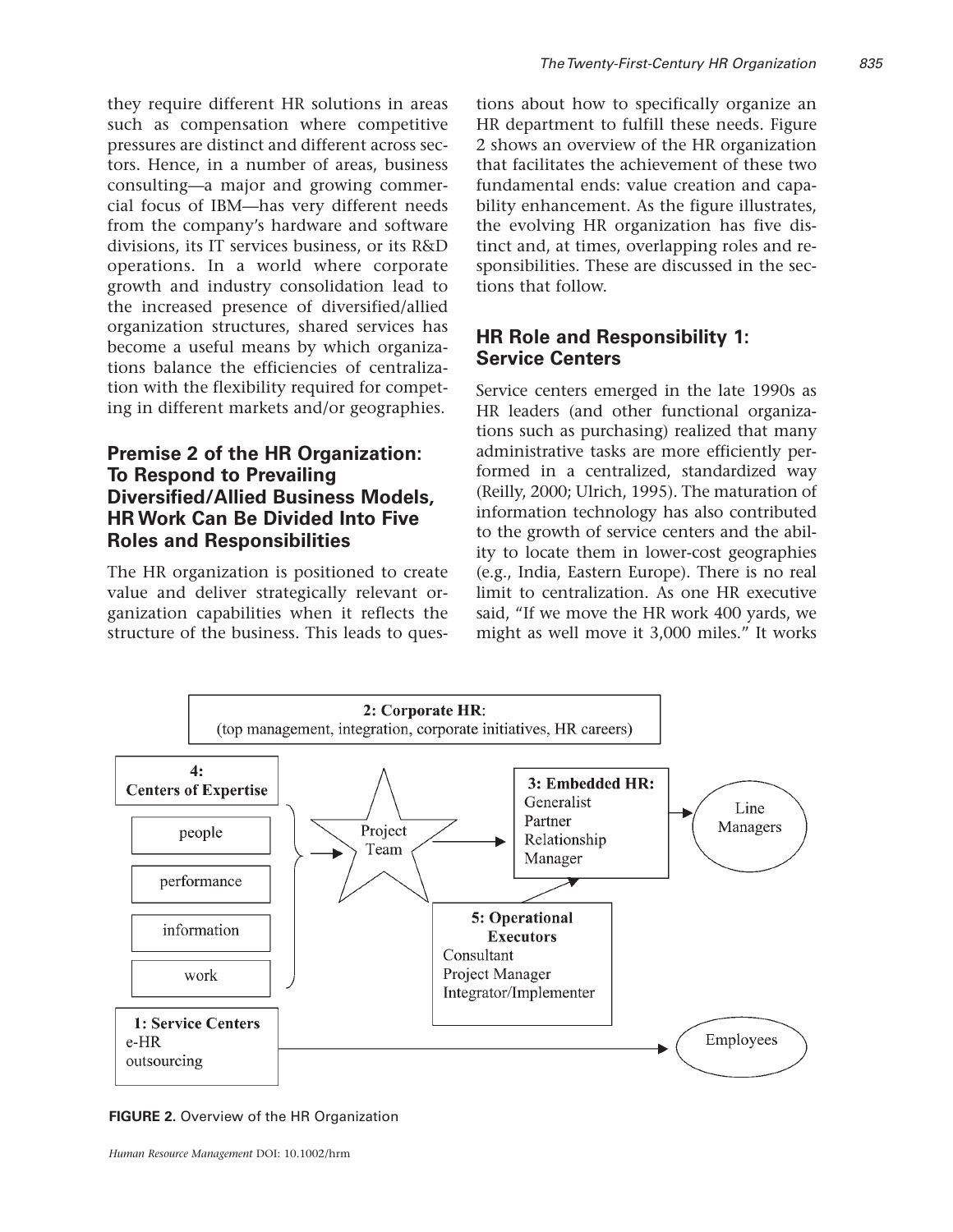because employees are increasingly willing to find answers to routine, standard questions through a service center. Technology enables these centers to access employees and meet basic transactional needs as well or better than other methods.

Service centers enjoy economies of scale, meeting employee needs and resolving concerns by fewer dedicated HR resources. In addition, service centers require a standardiza-

Properly designed technology enables employees to manage much of their own HR administrative work.

tion of HR processes, thus reducing redundancy and duplication. For example, a global oil services firm had more than ten separate ways to register for training; its new service center created a single, standard procedure that increased efficiency and reduced costs. Because of technology, service centers can also be accessible 24 hours a day, 7 days a week, from inside or outside the company. This enhances the service level to employees and retirees.

Service centers offer new ways to do traditional HR work such as employee assistance programs, relocation administration, benefits claims processing, pension plan enrollment and administration, applicant tracking, payroll, and learning administration. Employeerelated transactional processes need to be performed well; performed poorly they have the potential to damage employee morale and destroy HR's reputation. (As one HR executive pointed out, "If we drop the ball on paying people, we will have a very difficult time recovering.") But it is work that we think of as "table stakes," work that must be done to be in the game but certainly not work that is the basis of winning the game. HR organizations are increasingly addressing their transactional needs primarily through technologyenabled employee self-service and through outsourcing. We review the trends and challenges of each in turn.

#### Service Centers Through Technology-Enabled Employee Self-Service

Properly designed technology enables employees to manage much of their own HR administrative work. The popular emerging term for this trend is *self-service.* They can access HR policy and usage, such as vacation days allotted, and take retirement provisions, such as 401(k) status; career opportunities and qualifications; and their own skill levels (via self-assessment surveys). They can also take care of many routine transactions whenever they wish, because automated systems don't keep office hours. For example, many consulting firms have built their business on HR shared services, designing and delivering an array of HR technologies (Deloitte Consulting, 2006; Mercer Human Resource Consulting, 2008).

We estimate that employees themselves can answer 60% of their HR questions or transactions (e.g., 401(k) investment choices) online. If they feel uncomfortable with the online service or have an unusual issue, they can contact a service center. Customer service representatives at service centers can usually deal with about 85% of the remaining queries. A case manager responds to the remaining 15 percent. Some estimates of the cost savings of these tiered solutions are as high as 50% of HR transaction costs (McRae, 2003).

Relying on technology to perform HR transactions offers a number of benefits. First, it requires standardized HR practices, which avoids duplication, reduces costs, and ensures consistency. Since employees can access HR transactions at their convenience, their perception of service quality also increases. In addition, accuracy improves because employees update and modify their own records. As a result, managers have access to personnel information (such as training and salary history) and are often able to make better decisions about personnel-related matters. As technology-based solutions to routine HR administration increase, a few trends are worth considering—and some emerging pitfalls are well worth avoiding (Lawler, Ulrich, Fitz-Enz, & Madden, 2003).

• *Building from scratch or excessive customization.* Companies often regard themselves as unique, but it is best to avoid designing and implementing a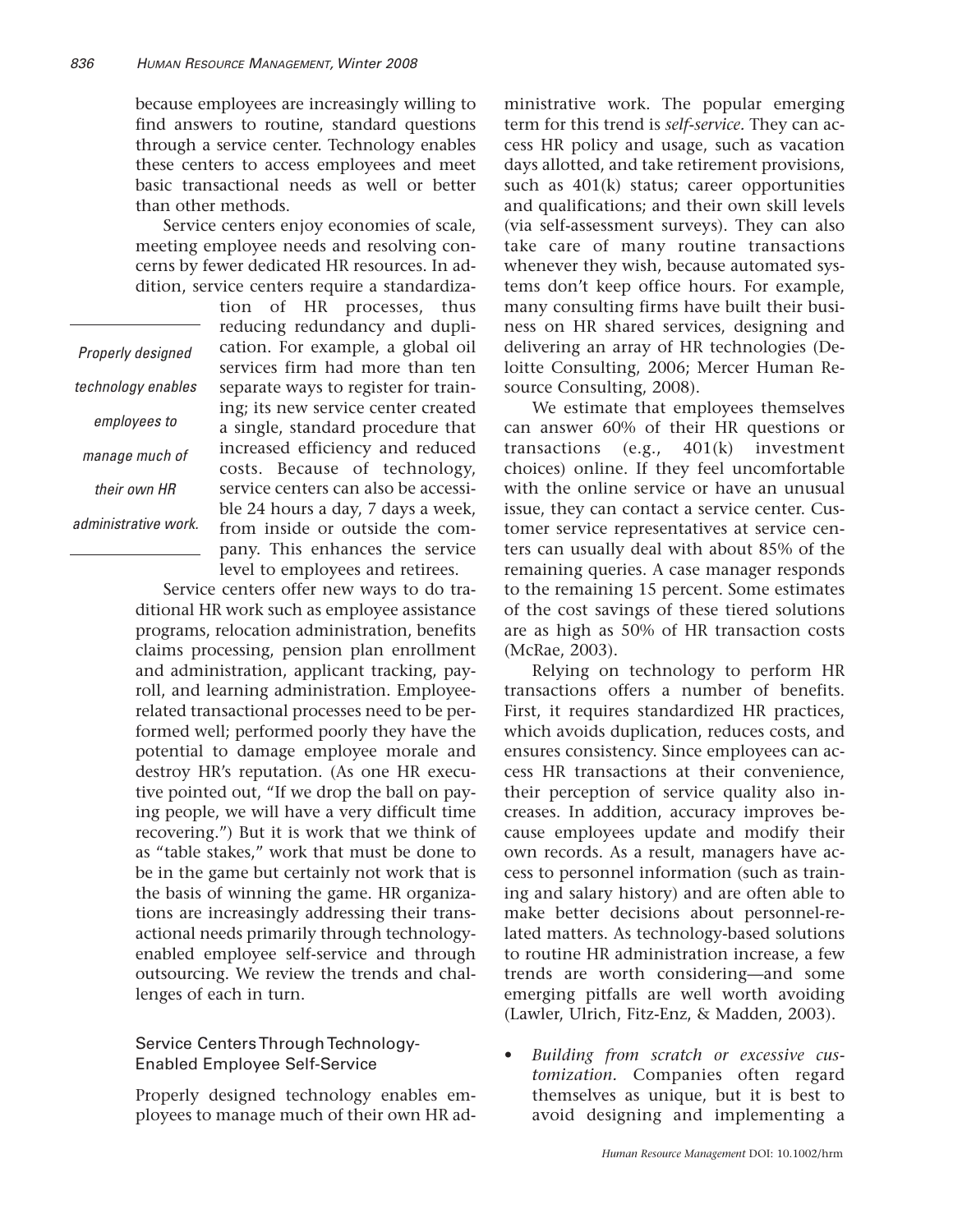unique HR data portal and service or to significantly customize one. One company spent thousands of hours creating its unique human resources information technology (HRIT) system only to find that it did not match the capabilities of available marketplace systems. There are many effective HRIT products on the market, and adapting one of them is much simpler and less expensive than building something new or massively customizing a purchased system.

- *Believing that channel is content.* Occasionally, IT specialists become more enamored with the design and implementation of their technology than with the business success that they should be trying to create. This was a fundamental cause in the dot-com boom and bust of the late 1990s. They fail to remember that information technology is a channel for providing and disseminating information, but the information itself ultimately drives business performance. They need to maintain their business focus and not just their technology focus.
- *Forgetting the importance of the employee relationship.* The employee's goal for many HR transactions is to finish as quickly and easily as possible. Nonetheless, HR is not like retail banking where customers happily manage transactions by ATM and do not want a personal relationship with the bank. It is more like investment banking where relationships still offer the best long-term approach to customer share. Relationship HR, designed to build loyalty between individual employees and the firm, likewise offers the best long-term approach to employee care.
- *Data without insight.* One clear benefit of self-service is the ability to collect data on trends and needs. For example, knowing the differences between how many younger and older employees use e-learning can help in planning and employee communication. But data does not improve decision making unless it is used. Data that is warehoused in files and never fully deployed might as well not

exist. Good business decisions start with good questions that require managerial insight and foresight; then, data collected through technology-based selfservice can be used to assess alternatives and test hypotheses.

• *Intrusiveness.* Concerns over privacy continue to be a major challenge. The more data accumulates, the more the firm knows about the employee, and the harder it is to keep the data secure. As useful and convenient as 24/7 access to employee data can be, it blurs the boundaries between work and social life. While each employee needs to find ways to manage this balance, technology may become increasingly intrusive and inhibit work-life balance that helps to give employees purpose and meaning at work and at home.

Even with these concerns and challenges, technology will increasingly be used to facilitate employee transactions. As the technology becomes more userfriendly and accessible, it will help employees manage their personal careers and will help leaders use employee data and resources to produce value for the company.

#### Service Centers Through **Outsourcing**

As we pointed out earlier, organizations are taking two distinct approaches to dealing with routine transactional HR tasks. The preceding section describes how organizations insource HR transactions through technology-enabled self-service. Other firms use outsourcing.

Outsourcing draws on the premise that knowledge is an asset that may be accessed without ownership. HR expertise can be shared across boundaries by alliances in which two or more firms create a common service or by outright purchase from vendors

As the technology becomes more userfriendly and accessible, it will help employees manage their personal careers and leaders use employee data and resources to produce value for

the company.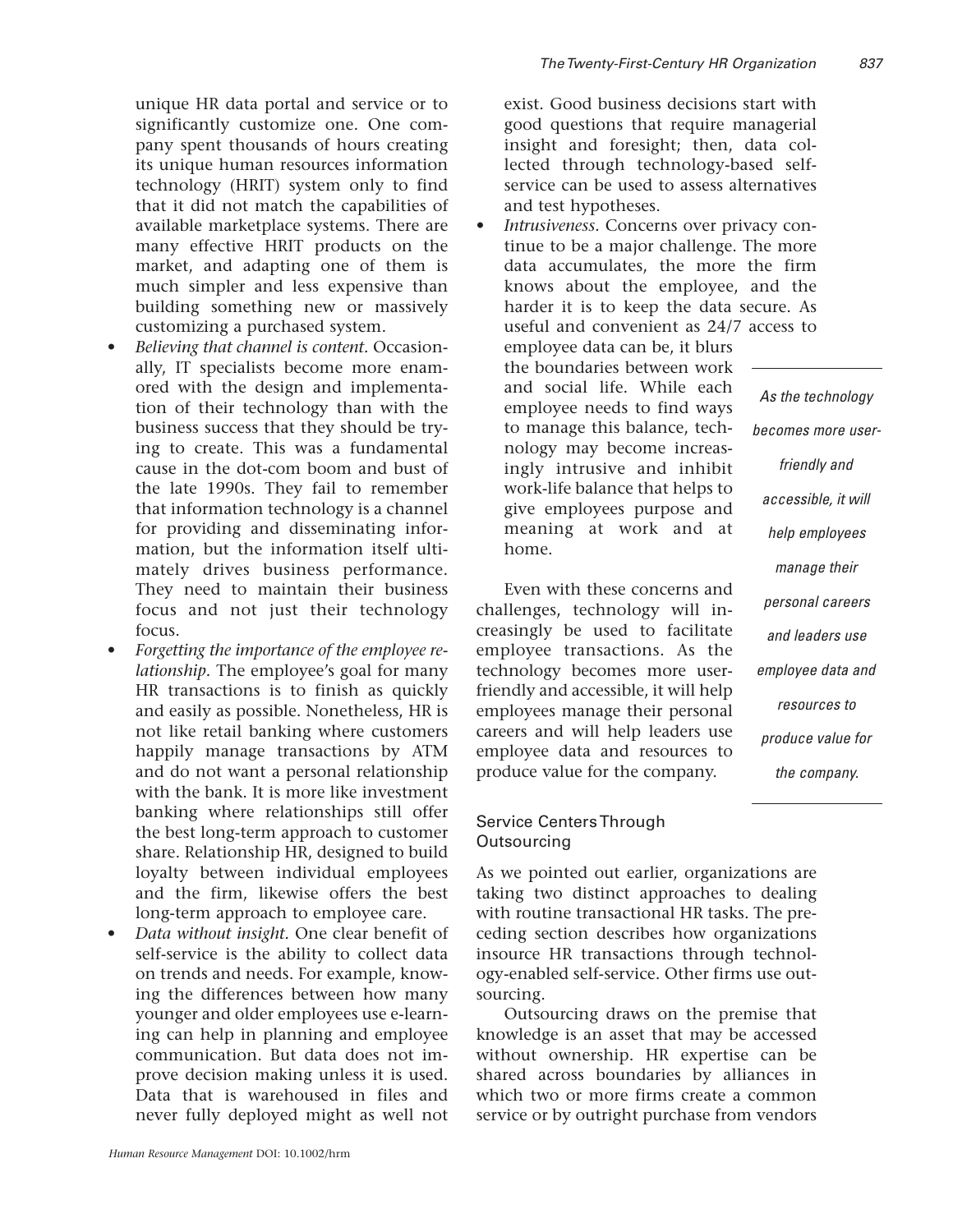who specialize in offering services (Cook, 1999; Scott-Jackson, Newham, & Gurney, 2005).

Vendors take advantage of economies of knowledge and scale. Economy of knowledge allows them to keep up with the latest research on HR issues and with the latest technology to offer transaction support that accesses the most recent ideas and is delivered in the most efficient way. Economies of scale make it possible to in-

Companies using HR outsourcing increasingly seek integrated solutions rather than isolated practices.

vest in facilities and technologies beyond what is realistic for a single company. Firms such as Hewitt, Accenture, and Towers Perrin are therefore able to offer bundles of HR services with the goal of moving client companies away from the traditional idea of outsourcing to multiple vendors—one for staffing, another for training, another for compensation, and so on—all taking somewhat different approaches to their work.

Companies using HR outsourcing increasingly seek integrated solutions rather than isolated practices. For example, HR systems can identify the skills required in hiring for certain jobs and then use these skills to source and screen talent. When considered as an integrated solution, the skill requirements can also be applied to training, compensation, and job assignments. Integrated solutions require vendors with expertise in multiple HR practice areas. BP, Prudential, Bank of America, and others have pioneered the outsourcing of HR transactions (Lawler et al., 2003). Though outsourcing on this scale is too new for results to be definitive, these firms have experienced several potential benefits of outsourcing:

• *Cost savings.* Savings have been in the 20 to 25% range—a substantial amount for large companies, which spend an average of \$1,600 per employee, per year on administration. Firms with 10,000 employees, for example, could estimate saving \$3,200,000 per year (20%

of \$1,600 per employee  $\times$  10,000 employees).

- *Standardization.* Outsourcing requires consistent HR transactions. Many large firms have grown through mergers and acquisitions, accumulating diverse HR systems. Simply contracting out this work forces a level of consistency that might have taken years to accomplish internally.
- *Increased speed and quality of service.* As we mentioned, outsourcing vendors generally rely on technology and have the economies of scale to stay up to date with new developments that continuously improve their services. Employees often perceive service as actually improving with effective outsourcing.
- *HR focus.* Outsourcing enables HR professionals to focus on more strategic work. Thus, outsourcing increases the likelihood that HR professionals will become more strategic in thought and action.

These benefits need to be analyzed over a longer period to assure the value of outsourcing. Nonetheless, while early indicators suggest that outsourcing offers positive returns, exist risks and pitfalls as well:

- *Picking the wrong vendor.* As with any new business, not everyone who offers the service is really able to deliver excellent work, keep up with the volume, and ensure continuity of service. However, it seems likely that increasing competition will winnow vendors to those who can meet these criteria.
- *Unbalanced contracts.* The contract between the outsourcing provider and the organization may be skewed toward one party or the other, and contractual terms may make dispute resolution difficult. It is essential to specify current and desired service levels in mutually agreeable terms, outline a procedure for dispute resolution that both parties find fair and equitable, and include incentives for performance for the vendor and cooperation for the company.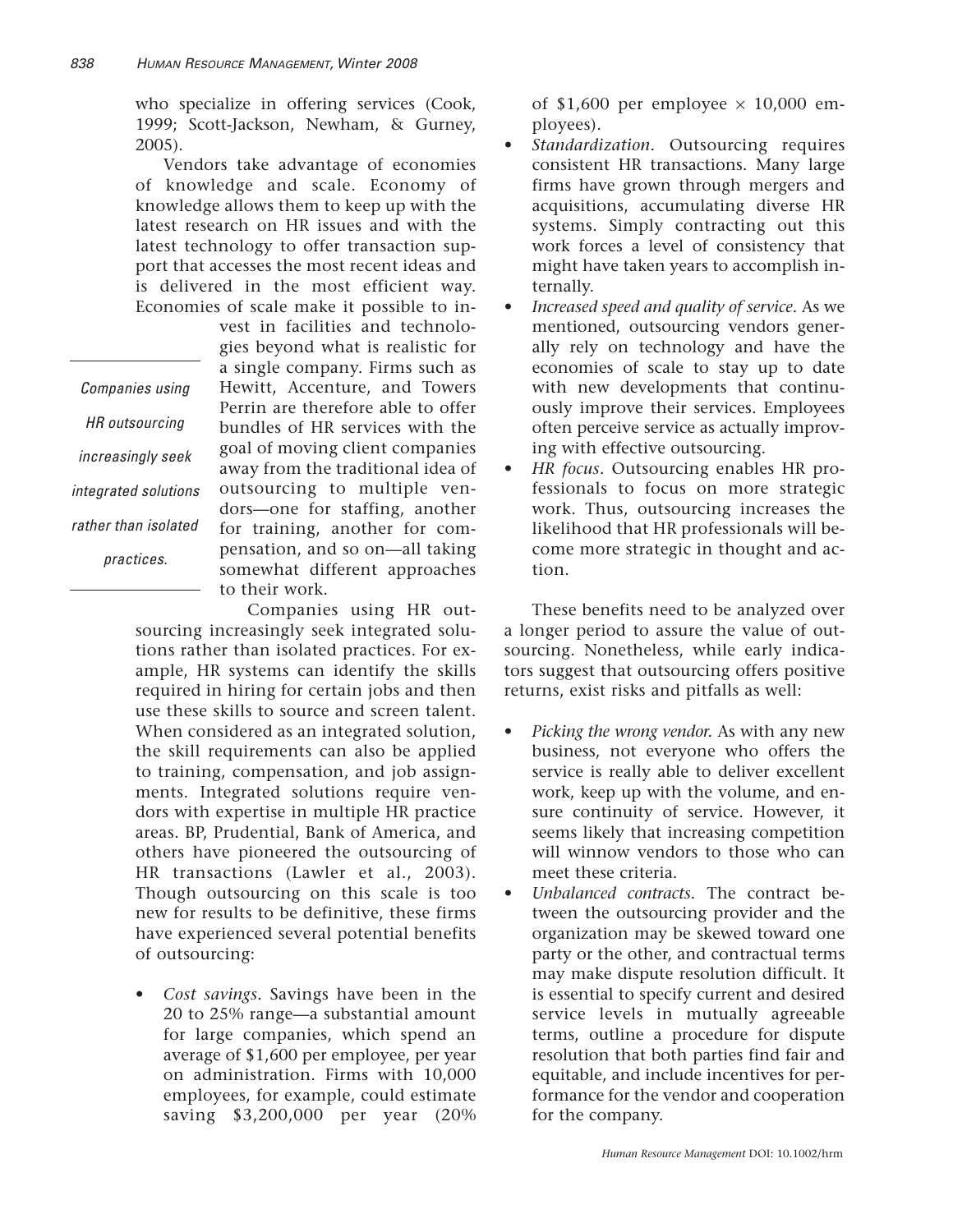- *Lack of change management.* The changeover from internal to external vendors is often difficult, time-consuming, prone to early errors, and therefore upsetting to employees, line managers, and HR professionals. While some confusion is inevitable, change processes that plan for alternative scenarios, engage employees and other affected parties in the process, and learn from self-correcting systems are important in increasing the probability of successful change.
- *Sprawling efficiency.* Outsourcing firms that want to expand their revenues sometimes do so by convincing a line manager who has an antiquated view of HR that the outsourcing firm should take over all of the HR functions and design and implement them against the primary criterion of transactional efficiency instead of business sensitivity. Such thinking moves HR back a generation when we saw ourselves as a cost to be reduced instead of partners who drive the business. Internal HR professionals should be on guard for this tendency among some HR outsourcing firms.
- *HR role conflict.* Outsourcing changes HR's role in the company. Employees who used to know who to see and how to get things done now have to rewire their expectations and work norms. HR professionals who developed an identity and reputation based on effectively serving the transactional needs of employees and managers now need to reorient themselves to higher value-added activities and agendas.
- *Loss of control.* The firm surrenders control of outsourced transactions—but the need for the transactions will not diminish. If outsourcing vendors have business problems, they will dramatically affect the firm's ability to relate to its employees.

Despite these risks, we believe large firms will continue to outsource bundles of HR transactions to increasingly viable vendors. Smaller firms will probably outsource discrete HR practices such as payroll and bene-

fits administration. Both types of outsourcing reflect the collaborative work across boundaries that will characterize the organizations of the future.

#### **HR Role and Responsibility 2: Corporate HR**

HR professionals who perform corporate HR roles address six important areas of need within the emerging HR organization, which are discussed in the sections that follow:

- They create a consistent firmwide culture face and identity.
- They shape the programs that implement the CEO's agenda.
- They ensure that all HR work done within the corporation is aligned to business goals.
- They arbitrate disputes between centers of expertise and embedded HR.
- They take primary responsibility for nurturing corporatelevel employees.
- They ensure HR professional development.

First, corporate HR professionals create a consistent cultural face and identity for the corporation. No matter how diversified the business strategy, a variety of important external stakeholders form broad relationships with the

Such thinking moves HR back a generation when we saw ourselves as a cost to be reduced instead of partners who drive the business.

entire firm. Shareholders tend to care mainly about overall performance, and large customers who do considerable business with the firm tend to engage with many different divisions. Likewise, the image of the entire firm is often what attracts potential employees to specific divisions. Corporate HR professionals build the firm's culture and reputation by focusing on values and principles. Hewlett-Packard (HP), for example, has diversified dramatically, but the guidance of the HP Way continues. A similar thing could be said for Johnson & Johnson and its credo of business values, or Takeda Pharmaceutical Company and its philosophy of Takeda-ism.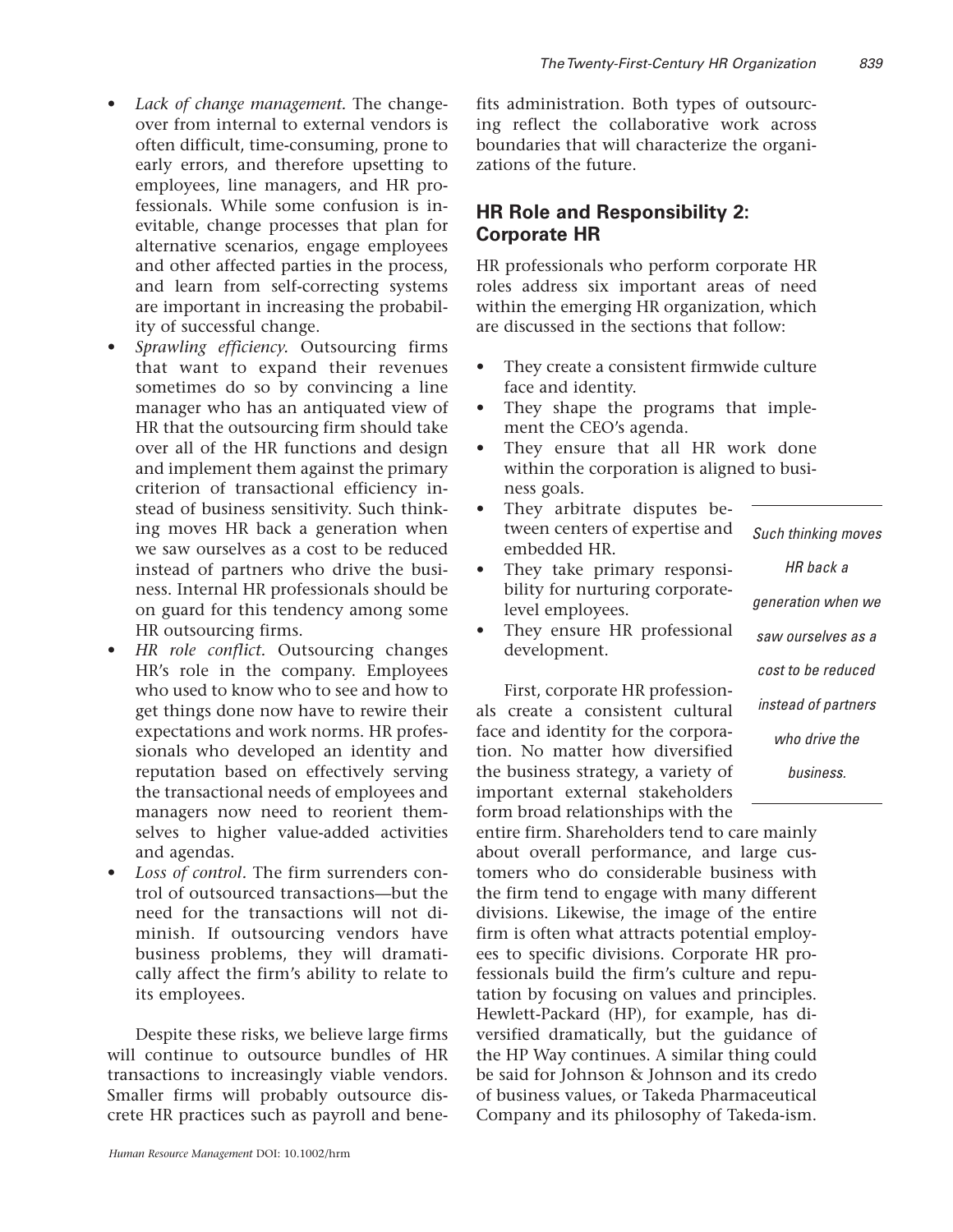Line managers own the principles, but corporate HR architects institutionalize them. It takes more than publishing a set of values to make them real. They have to be a guiding factor used and reinforced consistently in interactions with shareholders, suppliers, customers, and employees.

Second, corporate HR professionals shape the programs that implement the CEO's agenda. Most CEOs have a corporate strategic agenda—for example, globalization, product innovation, customer service, or social responsibility. Corporate HR professionals are expected to convert this agenda into a plan for investment and action and build organizational readiness to deliver this agenda through a three-step process:

- 1. Determine what capabilities are required to deliver the strategy.
- 2. Choose HR practices from the flows of people, performance management, information, and work that would best deliver those capabilities.
- 3. Build an action plan for designing and delivering those HR practices throughout the organization.

…corporate HR has responsibility to make sure that all HR work done within the corporation is aligned with business goals.

This action plan does *not* involve corporate HR in doing all the work or even in refining all the details. Instead, it will call on centers of expertise to create menus of specific choices, embedded HR professionals to appropriately tailor solutions to each business, and line managers to accomplish strategic goals through the HR service. However, corporate HR ensures that the work is done well and coordinated effectively to achieve the goals.

Third, corporate HR has responsibility to make sure that all HR work done within the corporation is aligned with business goals. This means that corporate HR should not mandate business-unit initiatives since they probably do not understand the business-unit realities as well as the embedded HR professionals. But they should mandate a clear and

definitive linkage between business strategy and HR within the business units. One metaphor we have found helpful is to describe corporate HR as playing the role of devil's advocate for strategic HR, challenging the need for both sameness and difference in HR practices across operations and specific businesses. In addition, corporate HR should ensure that business-unit HR is involved in setting measurable objectives. They should also be actively involved in facilitating the measurement process to eliminate the conflict-of-interest problems that would occur in business-unit HR doing its own measurements.

Fourth, corporate HR professionals arbitrate disputes between centers of expertise and embedded HR (HR professionals within the businesses or operations). The former naturally lean toward consistency; the latter prefer flexibility and choice. Corporate HR will not have a magic answer or uniform formula for deciding when to standardize practices and when to vary them, but it can focus on value creation for multiple stakeholders and shift HR practices to create that value in each specific instance. We call this managing the push (centers of expertise) and pull (embedded HR) that requires conversation and, at times, arbitration.

Fifth, corporate HR professionals take primary responsibility for nurturing corporatelevel employees—a role both like and unlike that found elsewhere in the firm. Like all employees, corporate employees should perform their transaction HR work through service centers or technology. However, some corporate employees are unique in that their relationship with the firm is visible and symbolic. Public reports of executive compensation, for example, require extra care to ensure the right messages are communicated to all internal and external stakeholders. Senior HR professionals also frequently play significant roles in coaching senior executives, offering advice ranging from personal leadership style to dealing with key employee transitions and succession issues to observations and assistance in evolving the corporate culture.

Finally, corporate HR is responsible for HR professional development. Too often, HR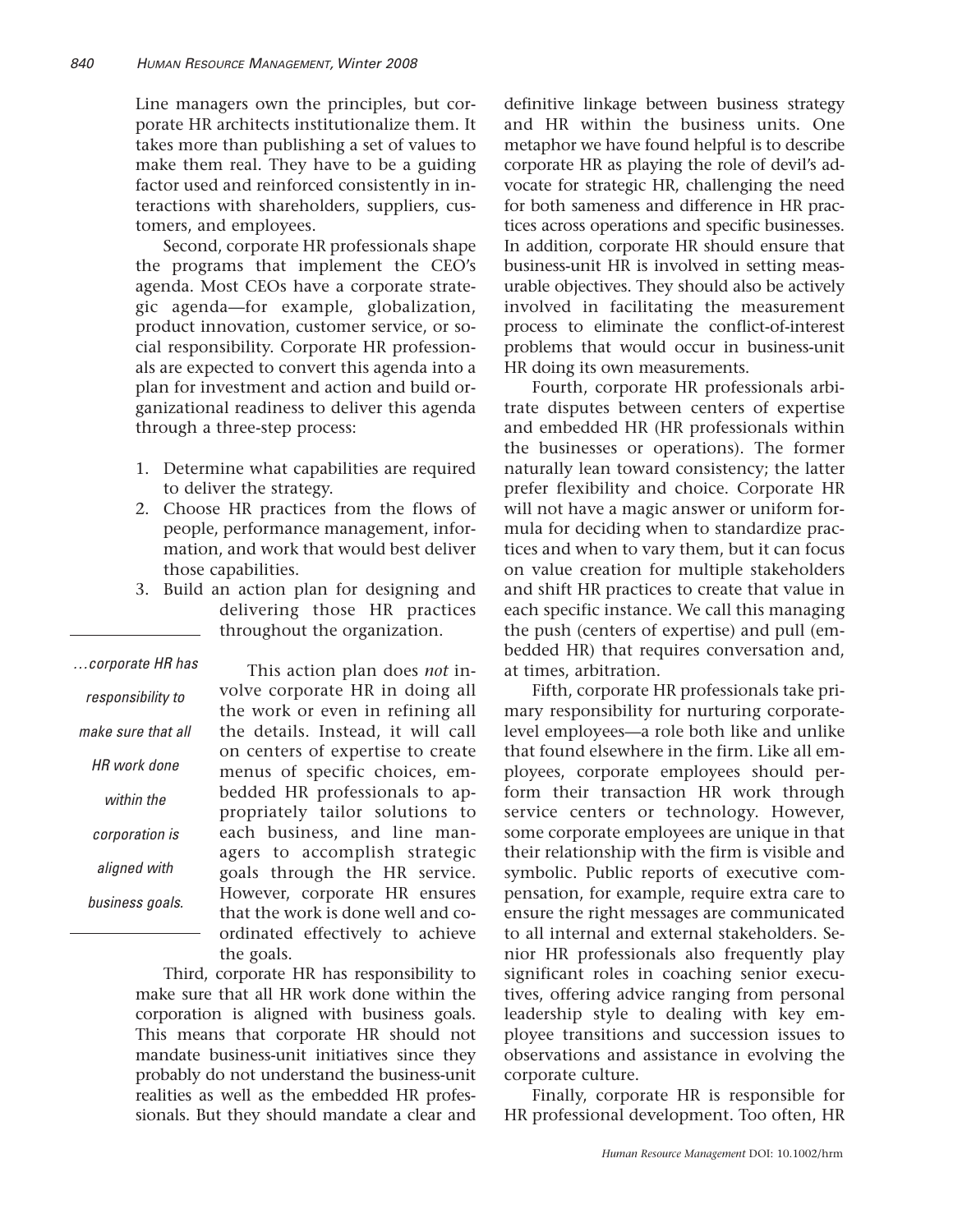professionals are the cobbler's barefoot children—designing learning experiences for others, for example, while going without a similar investment in their own development. HR corporate staff should help HR professionals grow, unlearn their old roles, and learn new ones. This may require hiring a new type of HR professional with new knowledge, skills, agendas, and aspirations. This may require moving established HR professionals to different roles and increasing investment in HR development and training.

#### **HR Role and Responsibility 3: Embedded HR**

In shared service organizations, some HR professionals work in organization units defined by geography, product line, or functions such as research and development or engineering. These HR professionals, whom we call "embedded HR," go by many titles: relationship managers, HR business partners, or HR generalists. Whatever their specific title, they work directly with line managers and each organizational unit leadership team to clarify strategy, perform organization audits, manage talent and organization, deliver supportive HR strategies, and lead their HR function (Brown et al., 2004). Embedded HR professionals play a number of important roles that include the following:

- They engage in and support business strategy discussion.
- They represent employee interests and implications of change.
- They define requirements to reach business goals and identify where problems may exist.
- They select and implement the HR practices that are most appropriate to the delivery of the business strategy.
- They measure and track performance to see whether the HR investments made by the business deliver the intended value.

In the first role, embedded HR professionals engage in and support business strategy discussions, offering insights and helping leaders to identify where their

organization can and should invest resources to win new business ventures or increase existing investments' performance. They should help to frame the process of business strategy development, should be proactive in providing insights into business issues, and should facilitate effective strategy develop-

ment discussions within the management team. From the results of the most recent HR competency survey, this role reflects a competency we have elsewhere called the "strategic architect" (Ulrich, Brockbank, Johnson, & Younger, 2007).

In supporting strategic decision making, HR professionals also represent employee interests and highlight implications that follow from the inevitable changes or developments as a result of strategy decisions and changes. For example, how much of the workforce needs to be retrained, reorganized, or resized? HR professionals help develop a clear strategic message that can be communicated to employees and translated into action. In the process, they watch out for the tendency to groupthink, encouraging everyone to participate and clearly valuing dissent while seeking consensus (Chartered Institute of Personnel and Development [CIPD], 2005).

As strategies are being set, and once they are established, embedded HR professionals are to audit the organization to define what is

required to reach the goals and where problems may exist. Sometimes this is an informal process whereby HR professionals reflect on and raise concerns about strategy delivery. Other audits may involve a formal 360° to determine what capabilities are required and available given the strategy (Ulrich & Smallwood, 2004). These audits will help to identify if the corporate culture on the inside is consistent with the culture required to make customers happy on the outside. In

Embedded HR professionals engage in and support business strategy discussions, offering insights and helping leaders to identify where their organization can and should invest resources to win new business ventures or increase existing investments' performance.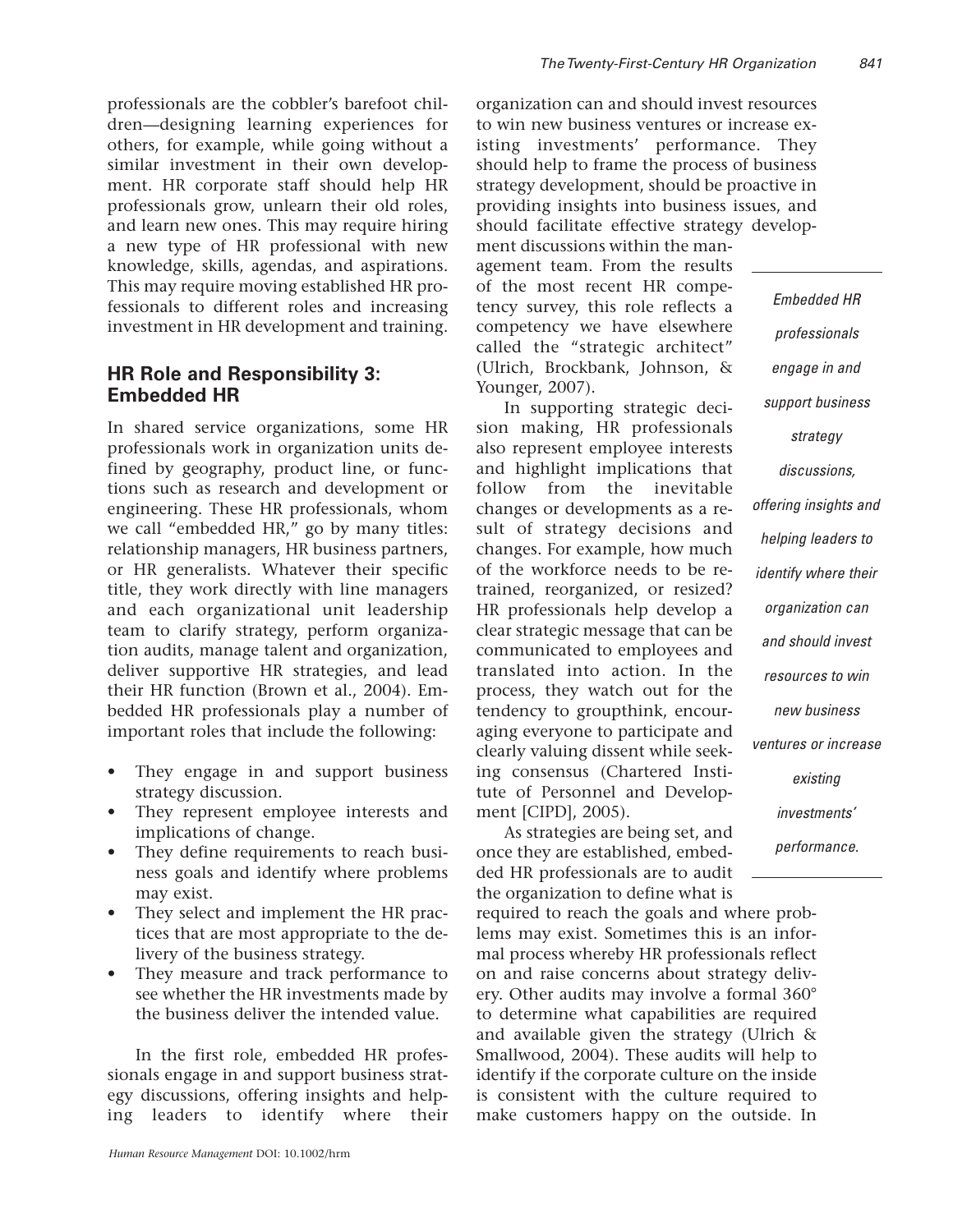doing these organization audits, embedded HR professionals partner with line managers and collect data that lead to focused action.

Based on organization audit information, embedded HR professionals select and implement the HR practices most appropriate to delivering business strategy. In doing so, they are expected to bring their unique knowledge of the business and its people in selecting practices that add value, integrating them to deliver capabilities, and sequencing them to ensure implementation. Embedded HR professionals acquire guidance

As internal design and process consultants, HR professionals in centers of expertise create menus of what can be done that are aligned with the capabilities driving business strategy.

and support from HR specialists who reside in centers of expertise and adapt both to the requirements of the business. This process of accessing rather than owning resources means that embedded HR professionals must be adept at influencing and working collaboratively with colleagues, because centers of expertise have corporate agendas. They must be effective at managing temporary teams, and often multiple teams.

Finally, embedded HR professionals measure and track performance to see whether the HR investments made by the business deliver their intended value. In essence, embedded HR professionals diagnose what needs to be done; broker resources to get these things done; and monitor progress to ensure things are ac-

complished.

# **HR Role and Responsibility 4: Centers of Expertise**

Centers of expertise operate as specialized consulting firms inside the organization. Depending on the size of the enterprise, they may be corporatewide or regional (e.g., Europe) or country-based (e.g., Germany). They often act like businesses that have multiple clients (business units) using their services. In some cases, a fee for use or a "chargeback" formula plus an overhead charge for basic services may fund them. The financing of

centers of expertise is sometimes set to recover costs and, in other cases, is comparable to market pricing. Typically, businesses through their embedded HR units—are directed to go to the center before contracting for independent work from external vendors. If, in working with the center experts, the business decides to go to outside vendors, the new knowledge the vendors provide is then added to the current menu for use throughout the enterprise. Centers are demand-pull operations—if businesses do not value their services, they will not continue. Center of expertise HR professionals play a number of important roles:

- They create service menus aligned with the capabilities driving business strategy.
- They diagnose needs and recommend services most appropriate to the situation.
- They collaborate with embedded HR professionals in selecting and implementing the right services.
- They create new menu offerings if the current offerings are insufficient.
- They manage the menu.
- They shepherd the learning community within the organization.

As internal design and process consultants, HR professionals in centers of expertise create menus of what can be done that are aligned with the capabilities driving business strategy. The menus are finite. Embedded HR professionals are expected to choose from these menus, which legitimizes the HR practices in use companywide. Process experts consult with embedded HR to help pick the options that best solve specific business problems.

This also points out the second role of the center of expertise HR professional—to work with embedded HR professionals to select the right practice or intervention for a particular situation. For example, say an embedded HR generalist realizes the need for a first-line supervisory training program in his/her organization. The center of expertise should already have a menu of choices, perhaps including an in-house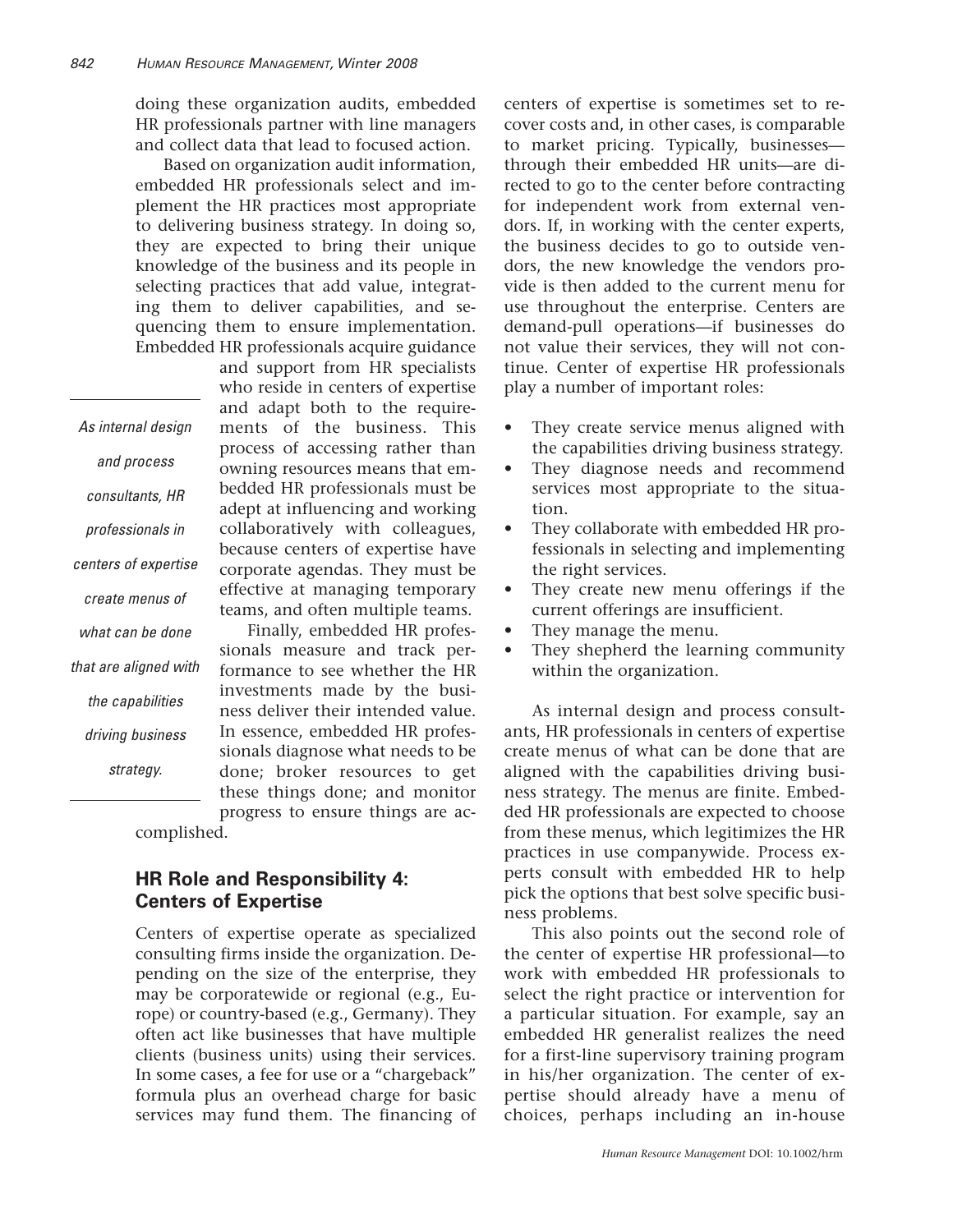workshop, relationships with externally provided workshops (through consultants or a local university), a video program, a self-paced computer learning exercise, a 360° feedback exercise, and other development experiences. If a current menu doesn't exist, the design experts will assemble one based on their knowledge of the field and the company. A process expert takes this menu to the embedded HR professional and helps him or her diagnose the need and select the services most appropriate for the business and situation, offering advice on how to implement the selected choices.

The embedded HR professional is responsible for the selecting and implementing the right development experiences to improve first-line supervision. However, as a third important role, the center is expected to collaborate in making the selection and in supporting the implementation.

If the embedded HR and center expert agree that existing menu items are not sufficient, the design experts create new solutions that will then be added to the menu for the enterprise. Hence, the fourth role is the creation of new offerings when the current slate is insufficient or inadequate for the need. In many cases, the need for additional menu offerings will be prompted by a company acquisition or decision to diversify and invest in new businesses. For example, we earlier mentioned the growth of IBM into global consulting services. As the organization shifted from products to services, new HR offerings were established to respond to the need.

This points out the next role of the center of expertise—to manage the size and breadth of the process or service menu. In general, the size of the menus will depend on the degree of business diversification. In related diversification, the menus will be smaller, ensuring that different businesses use similar management practices; in unrelated diversification, the menus will be larger, allowing more flexibility. In all cases, there is an important need for the center of expertise to manage the boundaries of what is helpful, acceptable, and

permitted. As a very simple example, a large regional bank conducted an audit of its training practices and discovered that 12 distinct and different coaching programs were used in various parts of the organization. The center of expertise reduced that number from 12 to one, with both a cost benefit to the organization (better contracting) and the creation of a common language and skill base in coaching.

Finally, centers of expertise also shepherd the learning community within the enterprise. They initiate learning when design experts generate new ideas for the menu; then, process experts generalize learning by sharing experiences across units. For example, they share the experiences of supervisory training from one unit to another so that each business does not have to recreate its own training programs. The process experts may transfer the learning, or they may have the requesting organization unit communicate directly with those who have previously done the work.

Centers of expertise provide a number of very important benefits to the HR organization and can be found in many companies. However, they also create a number of risks that the HR leadership teams need to manage:

- *One size fits all.* Center experts tend to fall into routines and push programs that are familiar to them; left to themselves, they may fail to adapt their programs to the needs of each business. It takes careful attention to the needs of the business and to state-of-the-art HR practices in order to ensure that menus continue to evolve.
- *Out of touch with reality.* If center experts isolate themselves from day-to-day business problems, their menus are apt to offer solutions that are academically rigorous but irrelevant to business needs. HR functional experts must bridge future ideas to present problems. They need to

If center experts isolate themselves from day-to-day business problems, their menus are apt to offer solutions that are academically rigorous but irrelevant to business needs.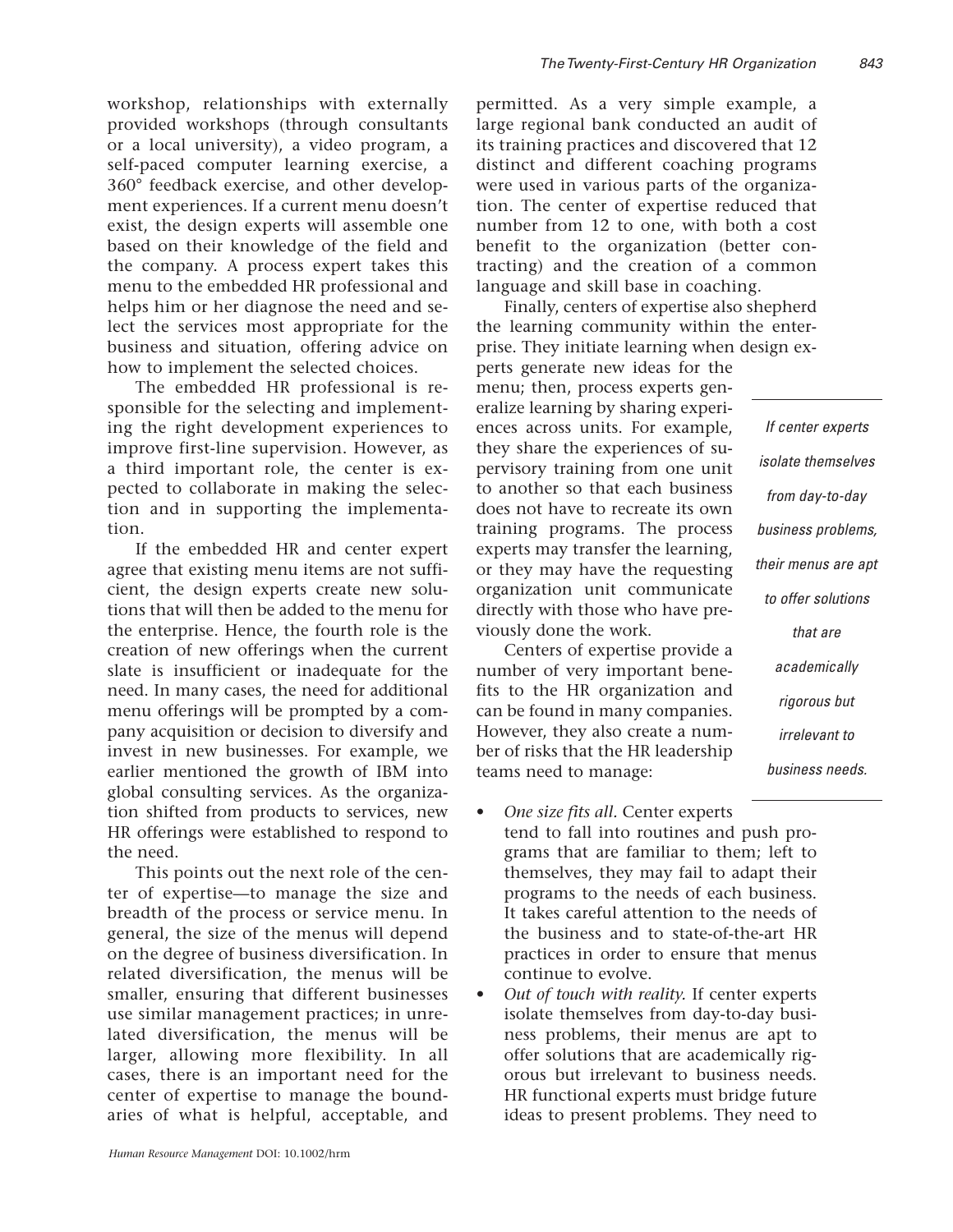turn theory and best practice into effective action. The centers need to bring more than a fixed menu. They need expertise, knowledge base, and foresight to address specific issues (i.e., loss of talent in quickly and unpredictably developing markets such as China and India, for instance). Their work and contribution have to be differentiated enough from the normal solution so that the "We have already done this. What else can you bring?" syndrome does not emerge.

Embedded HR professionals who worry more about personal credibility than impact may be reluctant to use the best practices proposed by center experts.

• *Canned solutions.* It is much easier to have a solution in search of a problem than to design a solution for a problem. Like independent consultants, center experts are often tempted to craft single solutions that they sell to multiple businesses. This is particularly true when centers service global operations. Tailoring solutions to diverse global markets requires agility and thoughtfulness.

• *Not invented here.* Embedded HR professionals who worry more about personal credibility than impact may be reluctant to use the best practices proposed by center experts. If either center experts or embedded HR professionals declare themselves more important to the business and are, therefore, now willing to learn from each other, then the entire process

- falters. • *Unquestioned authority.* When business
- units are required to use the center, the experts there find it easy to assume the units are happy to do so. They need to monitor their customer service scores as measured by embedded HR professionals and pay attention to the response.
- *Excess demand.* Given that centers serve multiple businesses, demand can easily exceed capacity, leaving neglected businesses to flounder on their own or reinvent the wheel on the fly.
- *Seduction of power.* In some HR functions, centers of expertise have had a tendency to become a law unto themselves. That is,

instead of framing their role as consultants whose role it is to help embedded HR drive business-unit agendas, they may be inclined to arrive in the business units brandishing corporate authority and the intent to drive their functional agenda instead of the business units' needs.

While none of these risks is insurmountable, they indicate that centers will inevitably evolve as they refine their approach to delivering HR resources.

# **HR Role and Responsibility 5: Operational Executors**

A large number of HR departments have attempted to operationalize the above model with shared services (service centers and centers of expertise) and embedded HR. But many of these departments are finding that some work continues to fall through the cracks (Reilly & Williams, 2006). In research on the HR organization, Reilly, Tamkin, and Broughton (2007), under the auspices of the CIPD, surveyed 800 senior HR professionals about their experience with their HR organization. Among their findings were:

The survey results bear out that introducing shared services has produced boundary problems (identified by 55% of respondents), gaps in service provision (42%) and communication difficulties (37%). Communication with the rest of the function was a key problem with centres of expertise (34%) and the difficulty of separating out transactional work (45%) was even more of an issue. Similarly, "getting drawn into the 'wrong' activities" was the number one problem with business partners.

While embedded HR professionals are asked and expected to be strategic and conduct organization diagnosis, they often find themselves overwhelmed by operational HR work that conflicts with their main purpose. This renders them unable to make time to be strategic. They report that they spend a growing amount of time doing individual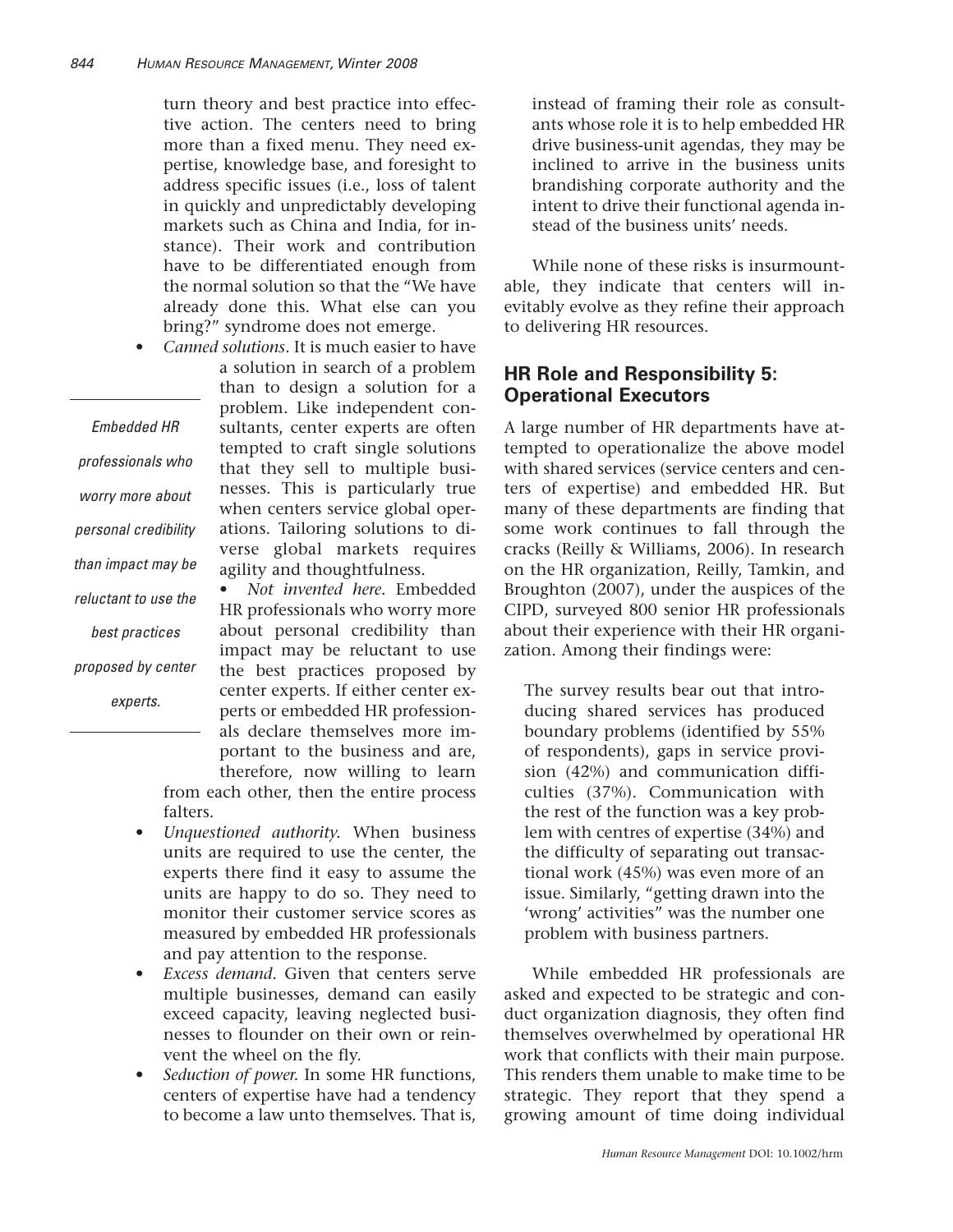casework (e.g., handling disciplinary issues), performing operational tasks (e.g., setting up and attending recruiting interviews), doing analysis and reporting (e.g., managing compensation reviews), delivering initiatives (e.g., creating development experiences), or implementing business initiatives (e.g., doing the analysis and execution for a new organization structure). For example, Laurene Bentel (personal communication, November 12, 2007), the VP of HR at Takeda Pharmaceuticals North America points out, "The operational demands on our HR generalists make it extremely hard for them to remain focused on their strategic agenda."

Service centers typically do not perform these operational tasks because they require personal attention; centers of expertise do not do them because they usually require deep and unique knowledge of the business and strong internal business relationships. Line managers do not do them because they lack the technical expertise. Hence, embedded HR professionals feel drawn into this operational work by the volume of it, even when they have the skills and self-confidence to be more strategic and are encouraged to focus on their transformational role.

A second driver is the velocity of program change emanating from corporate HR or centers of expertise. Particularly in times of corporate change and transformation, embedded HR professionals are expected to keep up with a wide number of corporate initiatives—from new measures and measurement to required corporate training and communication programs to new modifications to the performance management and development system. As a result, many embedded HR people are encouraged to do strategy by their line management but required to do implementation by corporate HR. Some HR executives might be led to say, "We are asked to be business partners and strategists, but we end up acting as 'pairs of hands' for corporate HR."

It is also the case that often these embedded HR professionals come from an implementation background and lack the skill or self-confidence (or both) to comfortably function at a more strategic level. For these

*Human Resource Management* DOI: 10.1002/hrm

individuals, the urgency (and comfort) of immediate operational requirements outweigh the importance (and developmental interest) of the more strategic future. Too often HR professionals in centers of expertise offer insight and menus of choice, but they do not facilitate or partner in the operational implementation of these ideas. Service centers deal with administrative challenges, but they, too, do not deal with implementation of new administrative systems and practices at the business level.

What has been missing in some HR restructurings is the capacity to deliver and implement the ideas from the center, while maintaining focus on the business and its customers. While this work ideally occurs through an integrated team (see Figure 2), someone needs to be charged with this team and how it works. We are finding that companies are responding to these missing implementation requirements in different ways:

- One company established the role of junior business partners to be assigned to the HR generalists or business partners. These individuals would be required to turn the strategic ideas into operational practice within the business.
- Another company created a team of HR operational consultants who were assigned to a business to help turn the strategy into action. They were focused on project work with an emphasis on implementing specific projects within the business. The consulting pool had HR professionals who were gifted at making HR initiatives happen, and it secondarily served as a preparatory and testing ground for individuals slated as potential incumbents for senior embedded HR professional roles.
- Another company uses a case advisor who comes from the service center to follow through on employee requests.

What has been missing in some HR restructurings is the capacity to deliver and implement the ideas from the center, while maintaining focus on the business and its customers.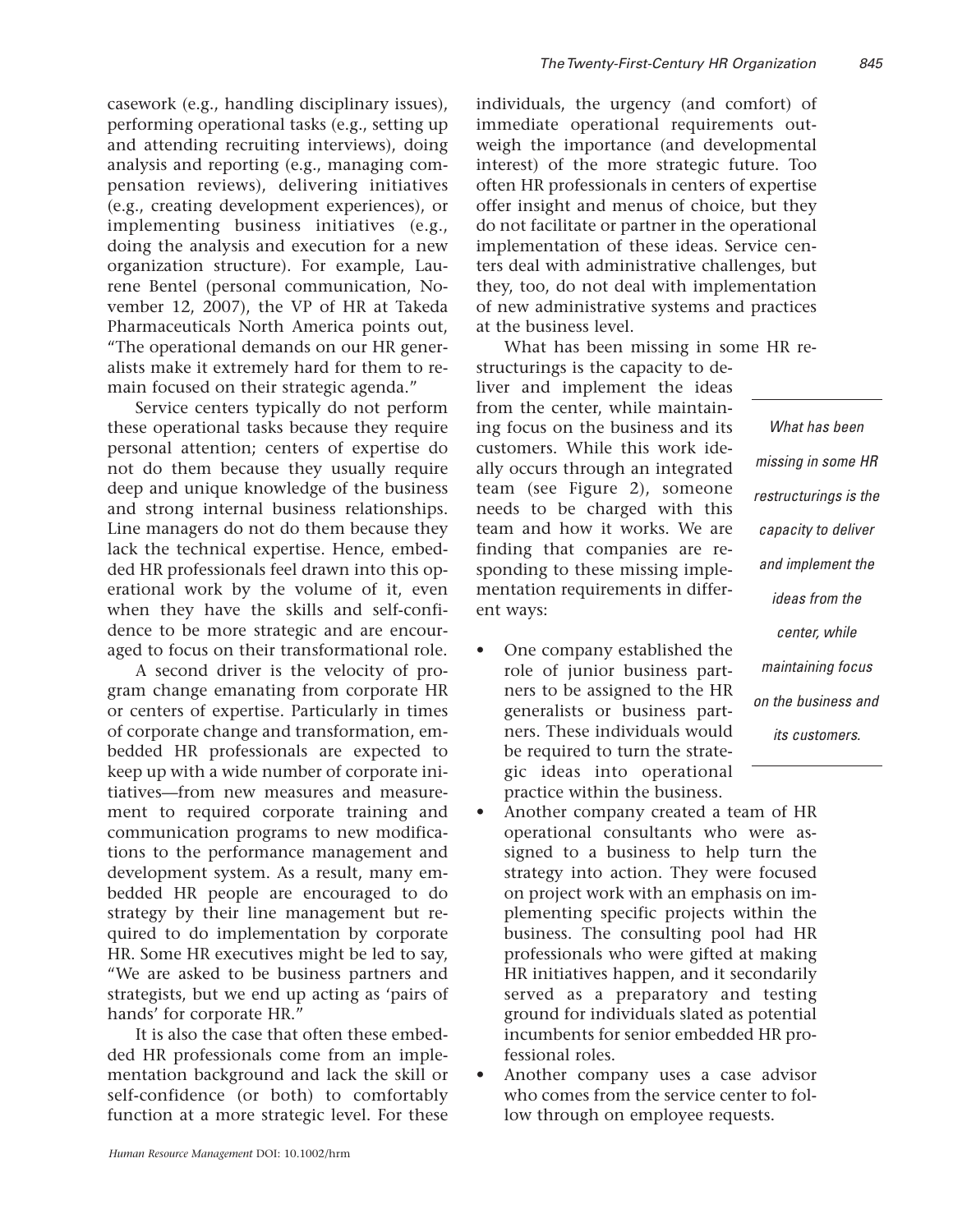The Kellogg Company offers an interesting example. As Kellogg transforms into a truly global foods company, there is a greater need for common practice in how people are developed for succession management and for the development of leadership competencies. Thus, the centers of excellence deliver a steady flow of innovative HR practices with the expectation that embedded HR

Each of these companies, and many others, are experimenting with how to solve this common problem: how to make sure that HR implements state-of-the-art strategies tailored to the needs of the business. We call this an operational executor role.

groups within business units will implement them. But embedded groups are already extremely busy managing the strategic and dayto-day requirements of their business units. Tensions have inevitably arisen. At a recent offsite with the HR leadership team, Kellogg began to think through how it might establish an operations HR unit that would provide support to both the centers of expertise and to embedded HR units.

National City, a large regional bank headquartered in Cleveland, Ohio, faced a similar challenge and has been a pioneer in the development of operational HR. Its solution was to create a fifth leg called the HR consulting pool. The consulting pool operates as a team of high-performing midlevel HR professionals and is managed as a cohesive unit. The unit reports to the head of regional (e.g., embedded) HR. Team members are deployed to assist joint center and embedded HR

teams to implement solutions to important HR projects—for example, to develop and implement a strategy to reduce attrition in call centers run by the consumer bank. Historically, center and embedded HR professionals would have worked together to scope the need but would not have had the resources to actually implement. Inevitably, the problem—while well defined—would not be effectively addressed and would often be delegated to line management, the worst possible outcome. The operational HR pool solves this problem and has been responsible for a number of important deliverables.

Each of these companies, and many others, are experimenting with how to solve this common problem: how to make sure that HR implements state-of-the-art strategies tailored to the needs of the business. We call this an operational executor role. These HR professionals will be required to meld what the business requires for success (driven by the embedded HR professionals) with innovative and state-of–the-art HR practices (driven by the centers of expertise) into an operational plan that can be executed in a timely way.

There are some identifiable challenges for organizations thinking of creating an operational HR capability that need to be addressed to be successful. Our discussions with HR leaders suggest the following factors are particularly important.

#### Selecting the Right Individuals

Operational HR roles require a particular set of competencies. These roles are best for people who are execution- and implementationoriented rather than focused on strategic relationships (embedded HR) or new knowledge creation (centers of expertise). However, operational HR roles can also be excellent developmental opportunities for both embedded and center professionals. In fact, HR departments with companies such as Kellogg and National City consider success in an operational HR role a necessary step in qualifying for a more strategic role. We think that, over time, HR organizations will find that operational HR is best considered a mix of longtimers (people who like to do this work) and rotational resources. The following indicates the skill sets that will be required of HR professionals in operational roles.

• *Applying project management skills.* Project and implementation management skills are crucial for operational HR professionals. They will need team skills to bring together the relevant players to create operational results. They must quickly understand what is expected; bring together the embedded, business, and center HR professionals in clarifying goals, roles, specific actions, and measures; and make the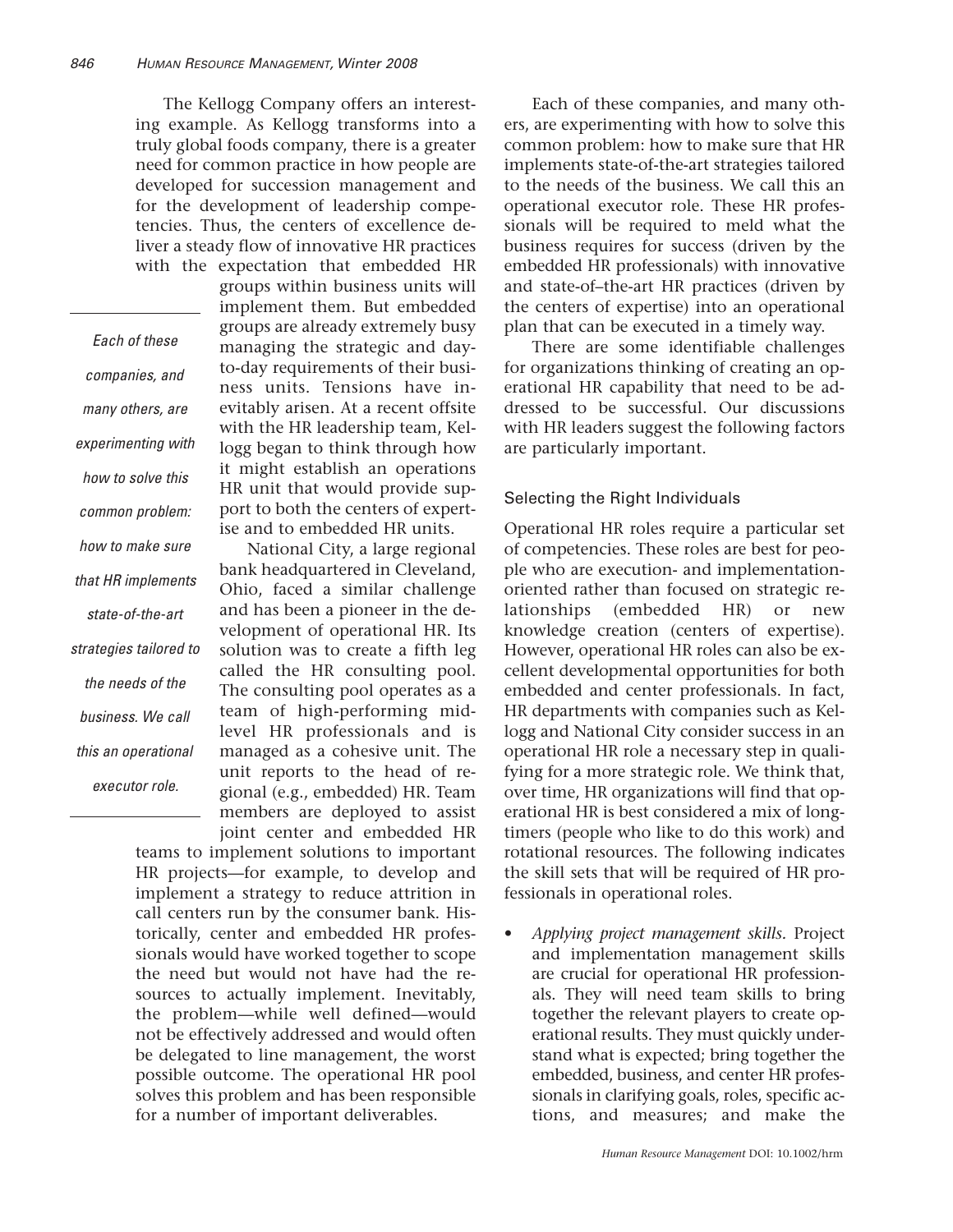changes happen. Some diagnostic skills are also important; the structure of a project plan must, for example, be cognizant of situational (and often political) dynamics, and mindful of other competing activities. Operational HR resources should not be seen as simply pairs of hands to implement but rather as involved early in the development of solutions.

- *Managing priorities and workloads.* Choosing what projects are appropriate for operational HR is an important process task. HR doesn't have infinite resources, and it could be easy for HR to use its precious operational resources on lower-priority work that other HR professionals do not want to do. This would be a mistake and would both trivialize the operational HR work and operational HR resources. As a result, these resources would leave. It would also be a mistake to employ operational HR resources for implementation when the involvement of line leaders and employees builds commitment to the goals of the intervention.
- *Maintain business focus.* In all considerations, operational HR must maintain an unrelenting focus on a business logic that is consistent with the logic of the corporate business portfolio. Regardless of whether the corporation is a single business unit, diversified, or a holding company, HR should maintain its focus on making the corporate business logic successful.
- *Getting the structure right.* Organizations are trying out different structures for operational HR. Sometimes they are a distinct unit (National City), other times they are distributed in embedded HR as junior professionals (Nestlé, Takeda Pharmaceutical Company) or in centers of expertise (Royal Bank of Scotland). Smart organizations have found ways to connect these resources to one another and provide common training and teambuilding experiences.
- *Measuring contribution.* Because operational HR is project- and implementation-oriented, how performance is meas-

ured should also be project-based and implementation-based.

This operational executor role will continue to become clearer as HR professionals ensure that HR investments turn into capabilities that deliver on HR's vision and goals.

#### **Implications for HR Practice**

For HR to be a successful business within the business, it must have a clear strategy that delivers value. It must also have outcomes that focus on the organization's technical and organizational ca-

pability requirements. We also propose that it must have an organization that appropriately reflects the business model and business organization. In most cases, the HR organization will require responsibilities in five areas.

As HR leaders gain commitment to a value proposition for HR contribution, they often realize the need to reshape their organization to deliver value to their multiple stakeholders. While each HR reorganization is likely to contain unique dynamics, the following steps generally occur over a three- to five-year period:

- 1. *Diagnose the business strategy and organization.* HR leaders need to make sure they understand the model of the business they support (holding company, allied/diversified, or single business). Also, HR leaders must understand how the business organization matches with its vision and strategy.
- 2. *Align HR and business organization structures.* Make sure you align your HR organization with your business organization. Do not fall prey to modern HR practices just because others are doing them.
- 3. *Differentiate transaction and transformation work.* Realize that both transaction and transformation work are important, but they are two different types of work. Ensure that you appreciate that these two

commitment to a value proposition for HR contribution, they often realize the need to reshape their organization to deliver value to their multiple stakeholders.

As HR leaders gain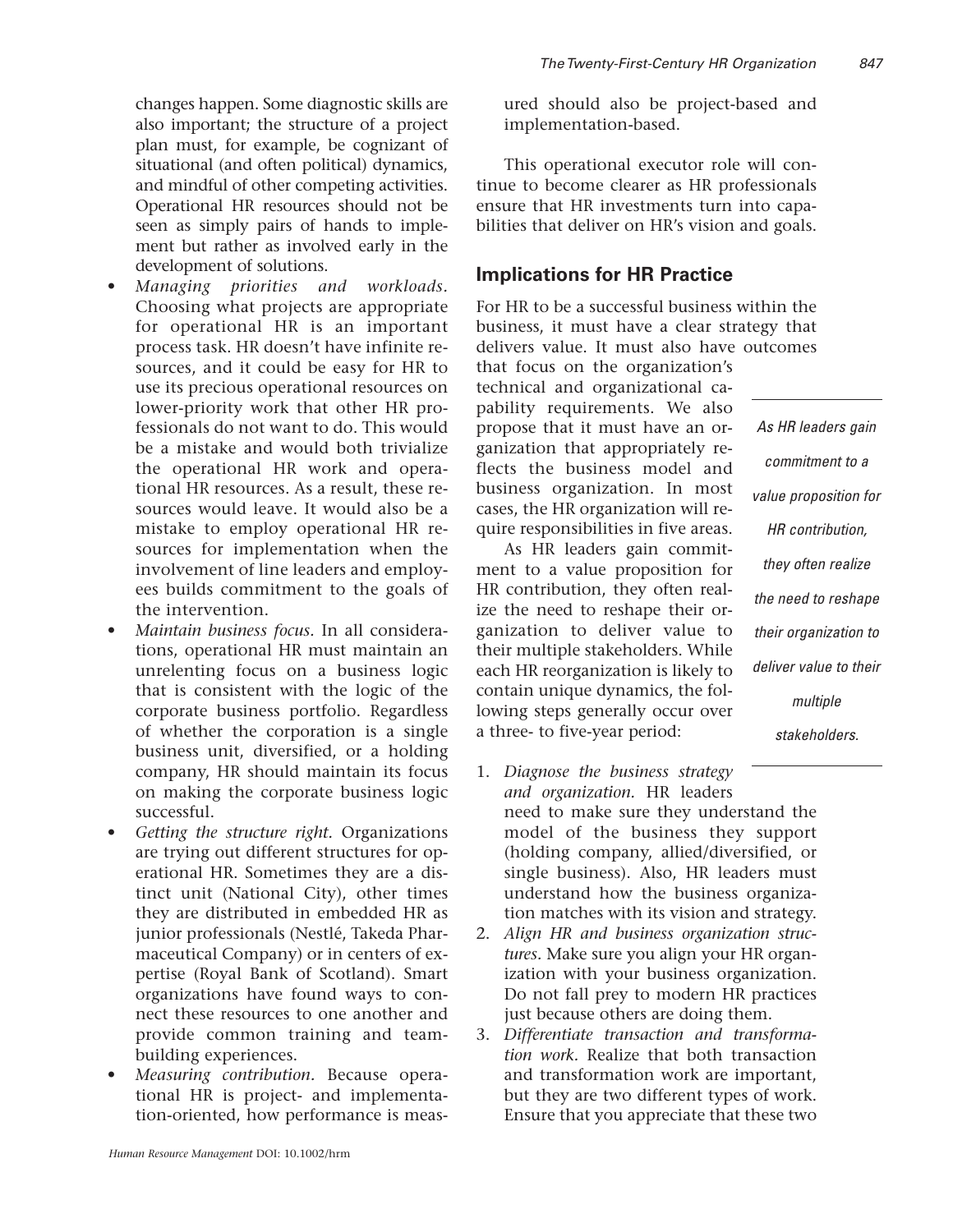types of work need to be managed differently. With transaction work, the goal is efficiency through standardization, automation, and consolidation. In contrast, transformation work has greater performance impact; is likely to be nonroutine; needs to be focused on stakeholder requirements; and should have the flexibility to meet and exceed all stakeholders' expectations.

- 4. *Create a project team.* Set up a project team that includes key stakeholders—line managers, HR professionals from corporate, business unit, and specialist staffs plus external consultants, if needed, and charge it with creating the business case for HR transformation. Once that is done, the team needs to fully lay out the road map for transformation, define roles and responsibilities in the new organization, implement the project, and measure success. As HR departments organize resources that align with business strategy and structure, value will be created.
	- 5. *Build transaction efficiencies.* The options for transaction processing include service centers and call centers, technology that enables employees to do their own HR work, and outsourcing targeted or integrated HR actions to a third party.
	- 6. *Develop transformational effectiveness.* Clearly define the roles and responsibilities for corporate, centers of expertise, embedded HR, and operational HR. Make sure that those who staff those roles have the competencies and commitment to do so.
	- 7. *Maintain balance.* Work to maintain the optimal balance between corporate, functional, and business-unit demands. Drive business growth through strategic HR while efficiently delivering HR services. Encourage the development of HR knowledge and skill while meeting the mandate for business acumen on the part of HR professionals.
	- 8. *Monitor progress.* Measures of success should include HR costs, which can be tracked from HR staff ratios and HR

budgets. But measures of success should also include organization capabilities that are the outcomes of HR and track how HR delivers on its vision of adding value.

When these steps are followed, the HR department not only has strategies and goals that deliver value, but also an organization structure that reflects the business that it supports. As a result, the HR business within the business is positioned to deliver value.

# **Implications for HR Research**

The ideas we have shared in this article reflect that state of practice in designing HR organization. But we also strongly believe that much additional research can and should be done to examine and refine these ideas. Some specific questions that merit research include:

- Under what business conditions do different ways of delivering HR impact on stakeholder performance (employees, customers, and investors)?
- What is the impact of alignment of the HR structure and business structure?
- Which HR structural configuration delivers the best organizational capability at the lowest cost?
- What are the competency requirements of HR professionals who work in each of the five roles and responsibilities?
- What are the ways that these five roles and responsibilities should interact with each other?
- Are there important differences in HR organization by industry? By company or broader national economic maturity? By geographic region?
- What are the important dimensions of change management in implementing this model? What seems to work best and when?
- How are structural solutions impacted by organizational differences in HR competence? What are the fundamental competence requirements? For HR organiza-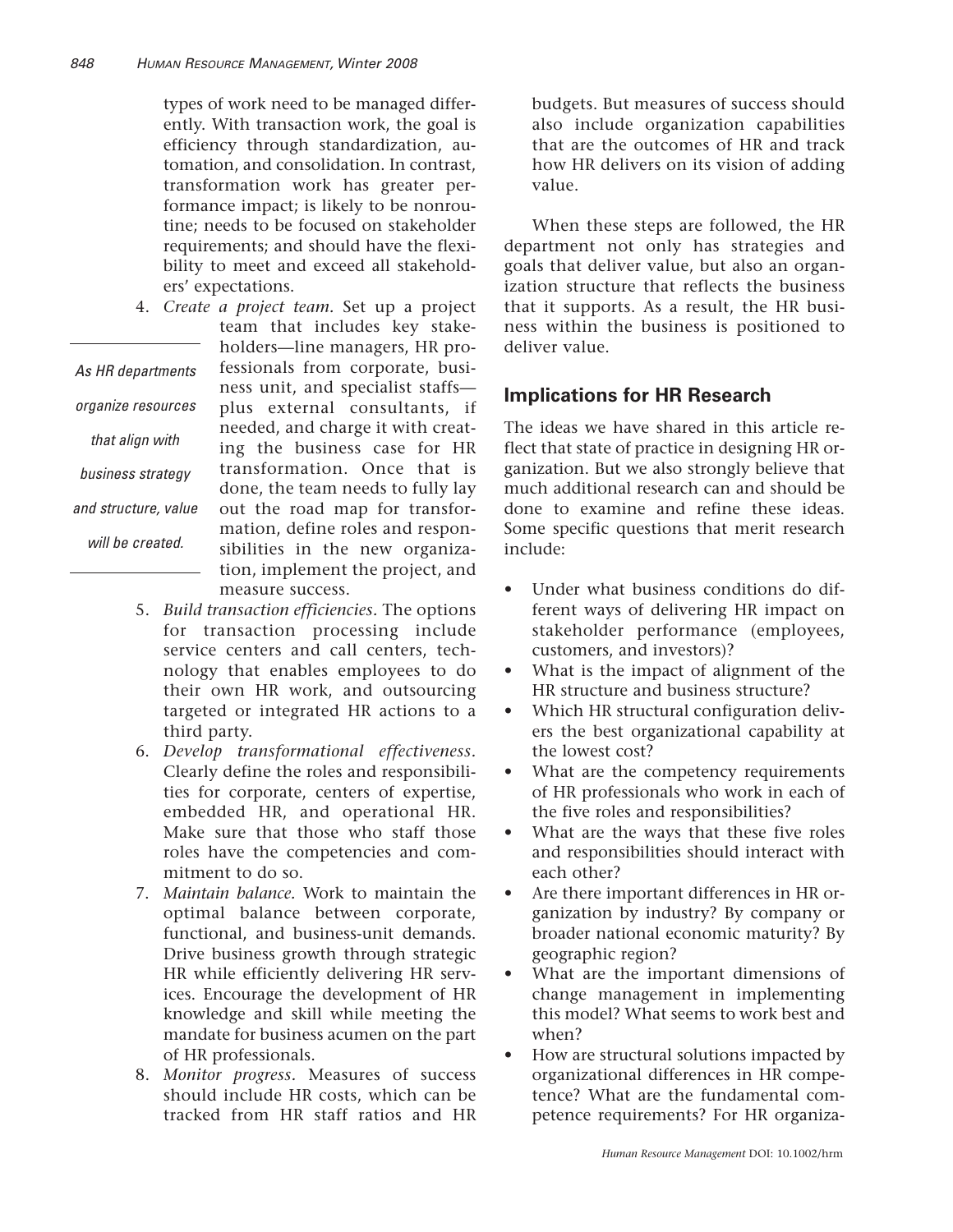tions with unusually high levels of professional competency, how is structure impacted?

• What variations in this form of structure seem to create the strongest business-HR partnership?

We are sure that these, and other, questions will help evolve the ever-changing role and responsibilities of the HR department. As HR departments organize resources that align with business strategy and structure, value will be created.

#### **Acknowledgments**

*Many of the ideas in this article were developed in* The HR Value Proposition *(Ulrich & Brockbank, 2005). We appreciate comments from Dennis Shuler and Peter Reilly.*

**DAVE ULRICH** is a professor of business at the Ross School of Business at the University of Michigan and a partner in the RBL Group. He has written a dozen books and more than 100 articles on how HR departments, practices, and professionals can deliver value. He has consulted with more than half of the Fortune 200 and worked to establish HR as a value-added profession.

**JON YOUNGER** is a partner in the RBL Group, a director of the RBL Institute, and leads the firm's strategic HR practice. He was previously chief talent and learning officer of National City Corporation, a leading financial services organization. He has published in the Human Resource Management Journal, Human Resource Planning, the Harvard Business Review, and other publications, and is a coauthor with Professors Ulrich, Brockbank, and others of the HR Competencies: Mastery at the Intersection of People and Business (www.rbl.net). He consults widely with a broad range of leading companies. His PhD is from the University of Toronto.

**WAYNE BROCKBANK** is a partner in the RBL Group and clinical professor of business at the Ross School of Business at the University of Michigan where he codirects the number-one-rated senior HR executive programs. His research and consulting focus on linkages between HR and business strategy and emerging high-value-added agendas of the HR profession. He has published widely in the Human Resource Management Journal, Human Resource Planning, and Personnel Administrator and is the coauthor with Dave Ulrich of The HR Value Proposition. He consults in his areas of expertise with major clients on every populated continent.

#### **NOTE**

1. We recognize that there are generally two types of "business strategy": (1) corporate strategy focuses more on the portfolio or mix of businesses and (2) business-unit strategy focuses on how a particular business unit anticipates and services customers to make money. Each view of strategy leads to business organization choices that then lead HR organization choices.

#### **REFERENCES**

Bergeron, B. (2003). Essentials of shared services. Hoboken, NJ: Wiley.

- Brown, D., Caldwell, R., White, K., Atkinson, H., Tansley, T., Goodge, P., et al. (2004). Business partnering: A new direction for HR. London: CIPD.
- Chartered Institute of Personnel and Development (CIPD). (2005). Why HR must seek to become a business partner. CIPD Impact Report. London: Author.
- Christensen, R. (2005). Roadmap to strategic HR: Turning a great idea into a business reality. New York: AMACOM/American Management Association.
- Cook, M. F. (1999). Outsourcing human resources functions. New York: AMACOM.
- Deloitte Consulting. (2006). Global HR transformation. Retrieved July 31, 2008 from http://www.de-